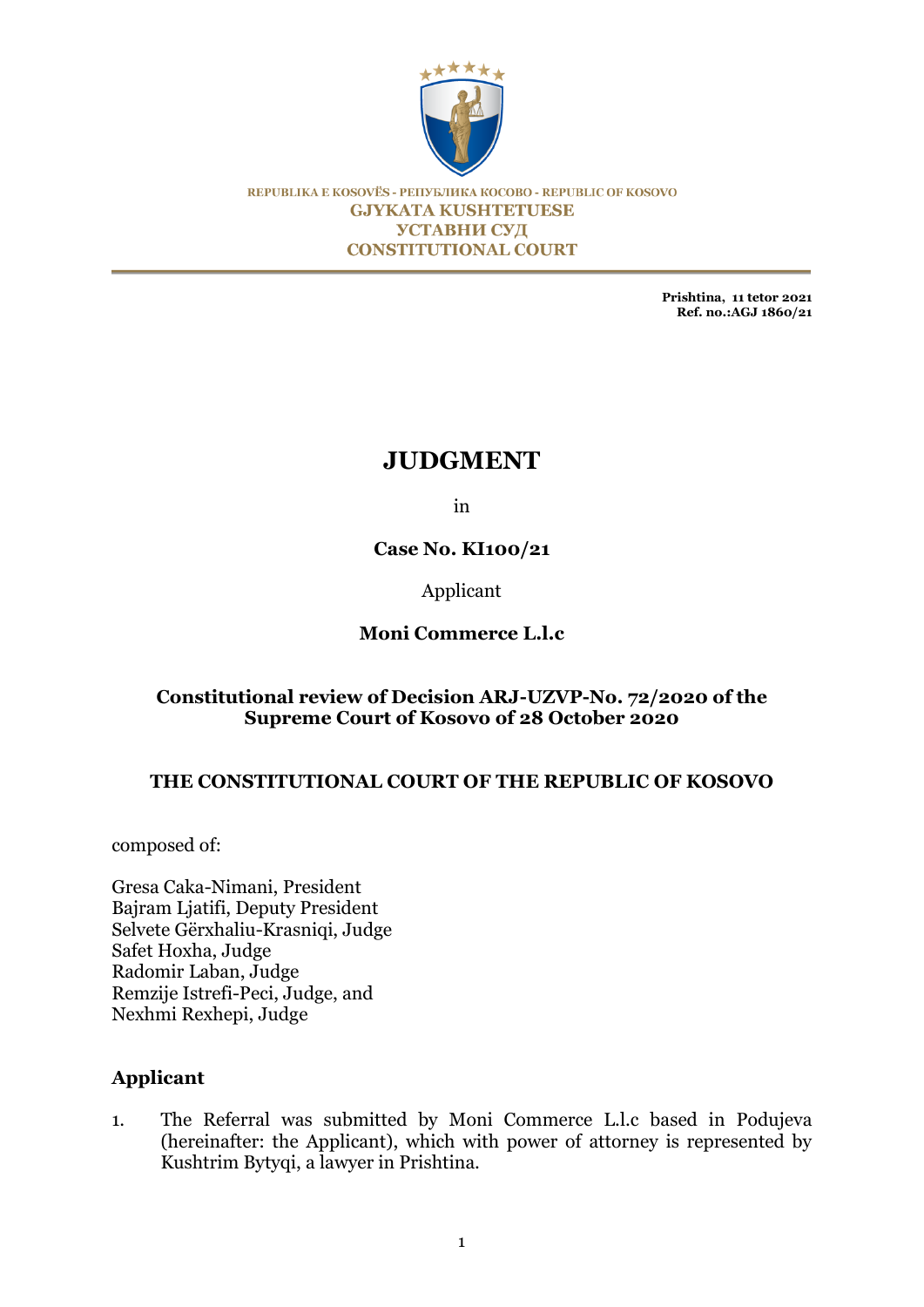## **Challenged decision**

- 2. The Applicant challenges the constitutionality of Decision ARJ-UZVP-No. 72/2020 of the Supreme Court of Kosovo of 28 October 2020 in conjunction with Judgment AA. No. 682/2019 of 10 July 2020 of the Court of Appeals and Judgment A. No. 1470/17 of 17 April 2019 of the Basic Court in Prishtina – Department for Administrative Matters.
- 3. The Applicant was served with the challenged decision on 26 January 2021.

## **Subject matter**

4. The subject matter is the constitutional review of the challenged decision, whereby the Applicant alleges that its fundamental rights and freedoms guaranteed by Article 31 [Right to Fair and Impartial Trial] of the Constitution of the Republic of Kosovo (hereinafter: the Constitution), in conjunction with Article 6 [Right to a fair trial] of the European Convention on Human Rights (hereinafter: the ECHR) have been violated.

## **Legal basis**

5. The Referral is based on paragraph 4 of Article 21 [General Principles} and paragraphs 1 and 7 of Article 113 [Jurisdiction and Authorized Parties] of the Constitution, Articles 22 [Processing Referrals] and 47 [Individual Requests] of Law No. 03/L-121 on the Constitutional Court of the Republic of Kosovo (hereinafter: the Law) and Rule 32 [Filing of Referrals and Replies] of the Rules of Procedure of the Constitutional Court of the Republic of Kosovo (hereinafter: the Rules of Procedure).

## **Proceedings before the Court**

- 6. On 24 May 2021, the Applicant submitted the Referral to the Constitutional Court of the Republic of Kosovo (hereinafter: the Court).
- 7. On 25 May 2021, based on item 1.1 of paragraph 1 of Article 9 (Prior termination of the mandate) of the Law and Rule 7 (Resignation of Judges) of the Rules of Procedure, Judge Bekim Sejdiu resigned as a judge before the Constitutional Court.
- 8. On 4 June 2021, the President of the Court appointed Judge Radomir Laban as Judge Rapporteur and the Review Panel composed of Judges: Safet Hoxha (Presiding)**,** Remzije Istrefi-Peci and Nexhmi Rexhepi.
- 9. On 9 June 2021, the Court notified the Applicant and the Supreme Court about the registration of the Referral. On the same date, the Court requested the Basic Court in Prishtina to attach the acknowledgment of receipt proving the date when the Applicant was served with Decision ARJ-UZVP-no. 72/2020, of 28 October 2020 of the Supreme Court.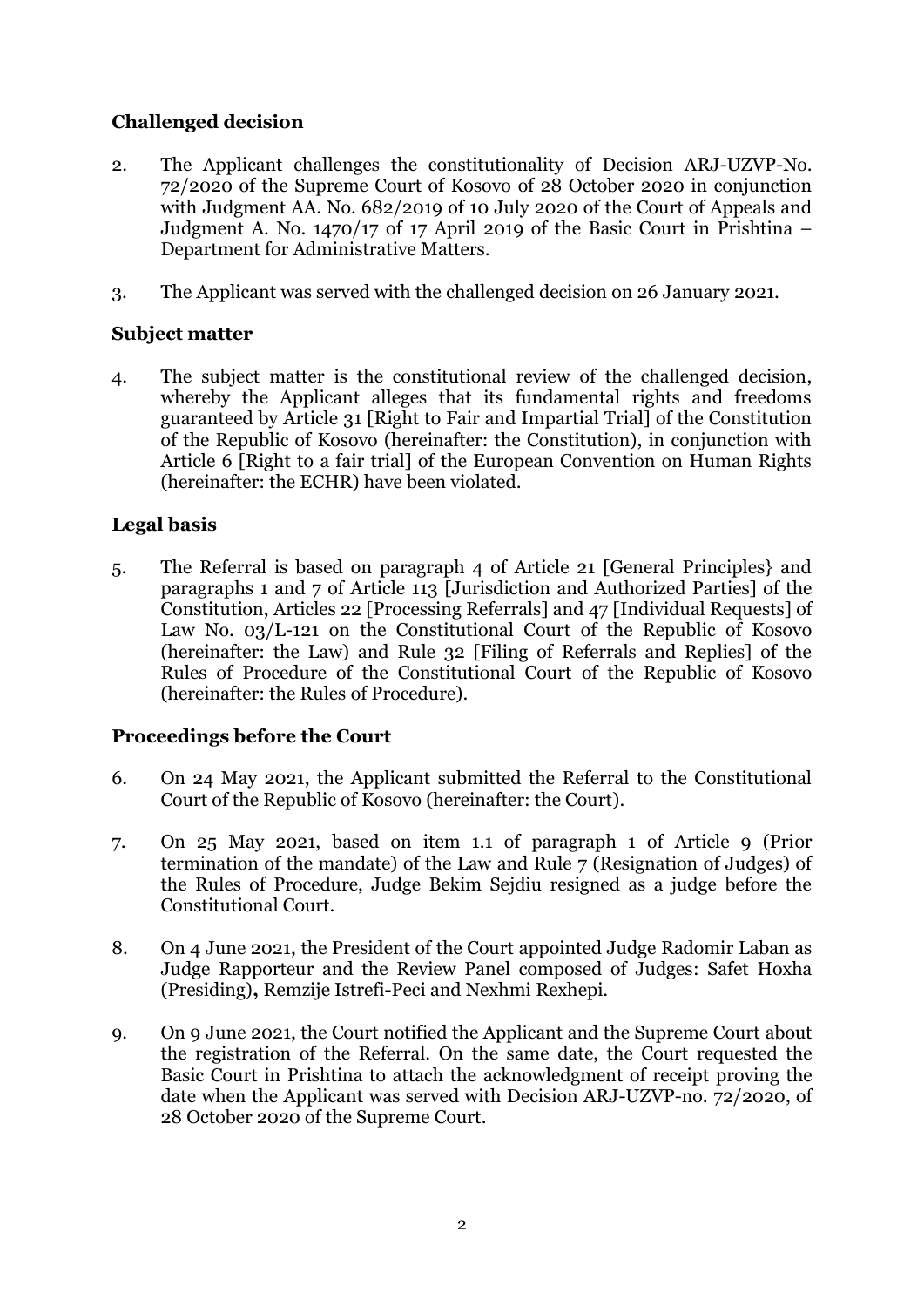- 10. On 11 June 2021, the Basic Court in Prishtina attached the acknowledgment of receipt which proves that the Applicant was served with Decision ARJ-UZVP. 72/2020 of the Supreme Court on 26 January 2021.
- 11. On 26 June 2021, pursuant to paragraph 4 of Rule 12 of the Rules of Procedure and Decision KK-SP 71-2/21 of the Court, Judge Gresa Caka-Nimani took over the duty of the President of the Court, while based on item 1.1 of paragraph 1 of Article 8 (Termination of mandate) of the Law, President Arta Rama-Hajrizi ended the mandate of the President and Judge of the Constitutional Court.
- 12. On 24 September 2021, the Review Panel considered the report of the Judge Rapporteur, and by majority recommended to the Court the admissibility of the Referral. On the same date, the Court decided by majority that (i) the Applicant's Referral is admissible; (ii) that Decision ARJ-UZVP-no. 72/2020 of the Supreme Court of Kosovo, of 28 October 2020, is not in compliance with Article 31 of the Constitution in conjunction with Article 6 of the ECHR.

## **Summary of facts**

- 13. Based on the case file, the Applicant imports chewing gums from "Company L", as an export company originating from China (hereinafter: "Company L").
- 14. On 16 June 2017 on the occasion of the declaration for customs clearance of this goods, through the Single Customs Declaration (hereinafter: SCD) with reference R13844 and on the occasion of the presentation of other relevant documents, Kosovo Customs (Central Admission Office) in the procedure of customs post-clearance, has disputed the value of the goods and re-evaluated it based on method 6 of evaluation, assigning a new customs value, based on the data of Kosovo Customs, namely previous customs clearance.
- 15. On 20 June 2017, the Applicant files an appeal against Decision R13844 of 16 June 2017, in the Decisions Review Sector of Kosovo Customs.
- 16. On 25 July 2017, Kosovo Customs by Decision No. 01.3.2.2/419, rejected the Applicant's appeal reasoning that the Central Admission Office acted correctly because (i) the value of the goods declared for customs post-clearance is not the real value paid for the goods for import purposes, because the value was declared less than the real paid value, in view of Article 33 of Code no. 03/L-109 Customs and Excise Code of Kosovo (hereinafter: Customs and Excise Code); (ii) has made the evaluation of the goods based on the valuation method 6 of Article 35 of the Customs and Excise Code, because the information obtained in the regular customs post-clearance reflects the real value of the disputed goods and in this case the reference value is taken the price of the goods from the value file, respectively the prices taken from reuters as stock market prices at the time of purchase of the goods. Further, Kosovo Customs stated that the contract presented by the subject in the procedure, has not been signed and stamped by the parties, and the latter does not differ from the invoice proforma, except the change "Proforma Invoice" in the "Contract", therefore the same is not reliable document. Regarding the application of Article 33 of the Customs and Excise Code, Kosovo Customs reasoned that the entity must prove that the declared value is the real value of the transaction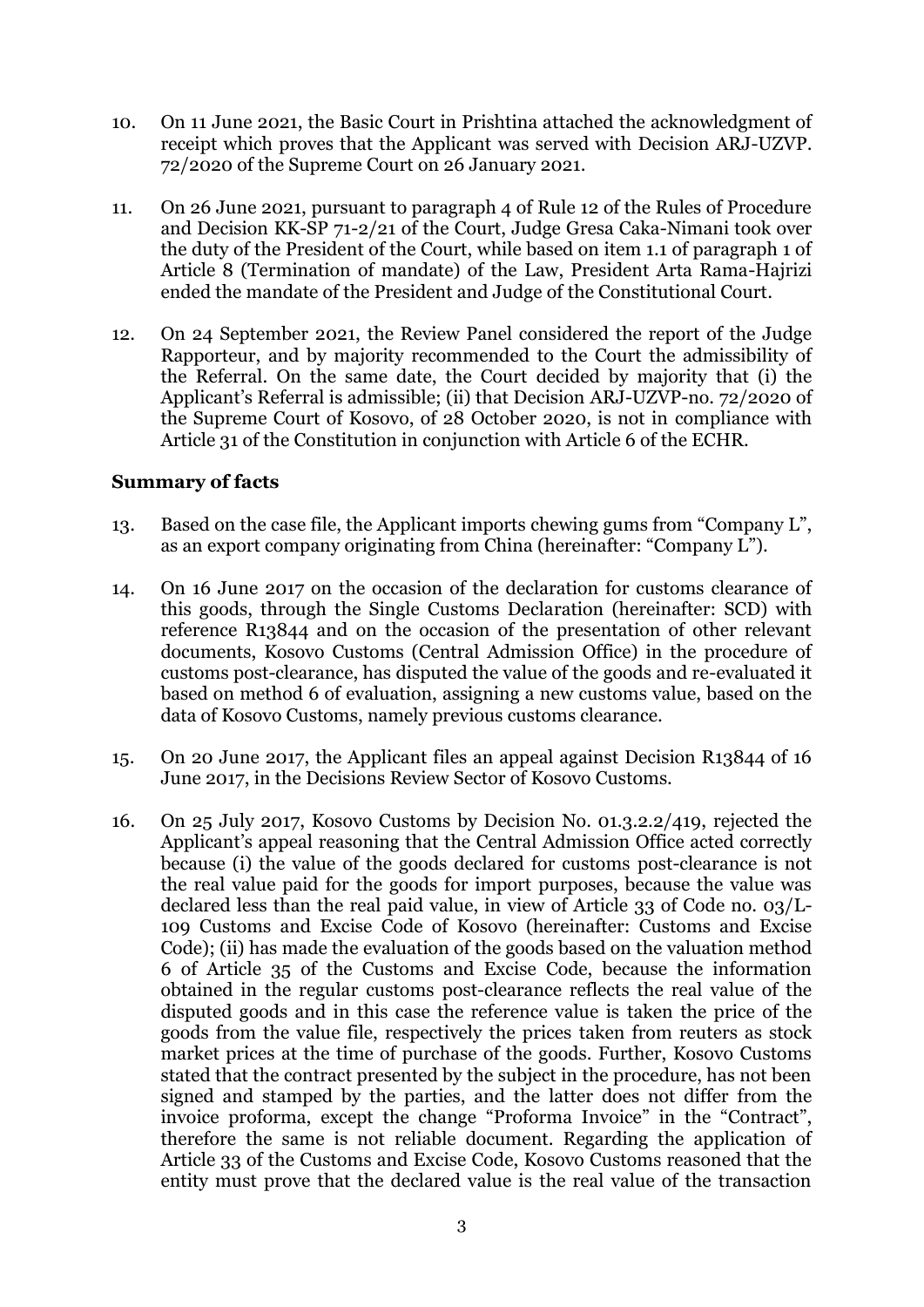and contrary to the claims of the Applicant show the prices of previous customs post-clearance.

- 17. On 25 August 2017, the Applicant filed a lawsuit against Decision No. 01.3.2.2/419, of 25 July 2017 of the Kosovo Customs, stating that in the case of customs clearance of goods, the Applicant possessed and presented to the customs officials all mandatory documents for the declaration of goods. The Applicant alleged (i) violation of the provisions of the Customs and Excise Code because Article 33 of this Code has not been applied, even though the relevant documents have been presented; (ii) violation of Administrative Instruction 11/2009, namely Articles 60-68 and 123 because the verification and acceptance of documents has not been done; (iii) erroneous and incomplete determination of factual situation due to the way in which the value of the goods was determined; (iv) violation of the provisions of the administrative procedure because according to him, the customs officials at the Kosovo Customs have not acted objectively in the case of disputing the value of this goods, by not giving due weight to the facts presented in the case of declaration; (v) erroneous application of substantive law, namely Article 35 of the Customs and Excise Code.
- 18. On 17 April 2019, the Basic Court in Prishtina Department for Administrative Matters (hereinafter: the Basic Court) by Judgment A. No. 1470/17 rejected the Applicant's statement of claim as ungrounded, and upheld Decision No. 01.3.2.2/419 of 25 July 2017 of the Kosovo Customs. The Basic Court first stated that (i) it was acted correctly when the determination of value of goods was based on method 6 of the evaluation of Article 35 of the Customs and Excise Code, based on data obtained from Kosovo Customs because these data were obtained from regular customs post-clearance examinations at branches, and as a reference value is the prices taken from reuters as stock exchange prices at the time of purchase of goods SCD R13880/2016; (ii) the accompanying documentation of the material goods was assessed as insufficient evidence because the contract presented by the Applicant was not signed and stamped by the parties and which did not differ by any letter from the invoice proforma. Second, the Basic Court reasoned that the evidence administered (i) does not dispute the fact that the banking transactions presented in the case file are the subject of "Company L" in China, but the value of these transactions could not be reconciled by the Basic Court. with the declared value of the goods according to the accompanying invoice of the goods declared with SCD R13844/ of 16 June 2017 in ZBK Merdare; (ii) The court could not reconcile the declared value of the material goods with the paid value of the transaction presented according to the bank transfers of 09 March 2017 and 06 June 2017 to TEB Bank and the Applicant in its lawsuit and the court hearing did not explain why the value of these banking transactions in the amount of 7,600 USD and 5,400USD, are not reconciled with the value of the accompanying invoice of customs goods no. SHX/MONI01 of 20 April 2017 which has a total value of 22,000 USD, and the Contract of 24 February 2017 which has the same value. Consequently, the Basic Court stated that since from the administered evidence it could not conclude that the Applicant paid to "Company L" the real value of the goods, then the Kosovo Customs acted correctly when applying the 6th method of assessment according to Article 35 of the Customs and Excise Code.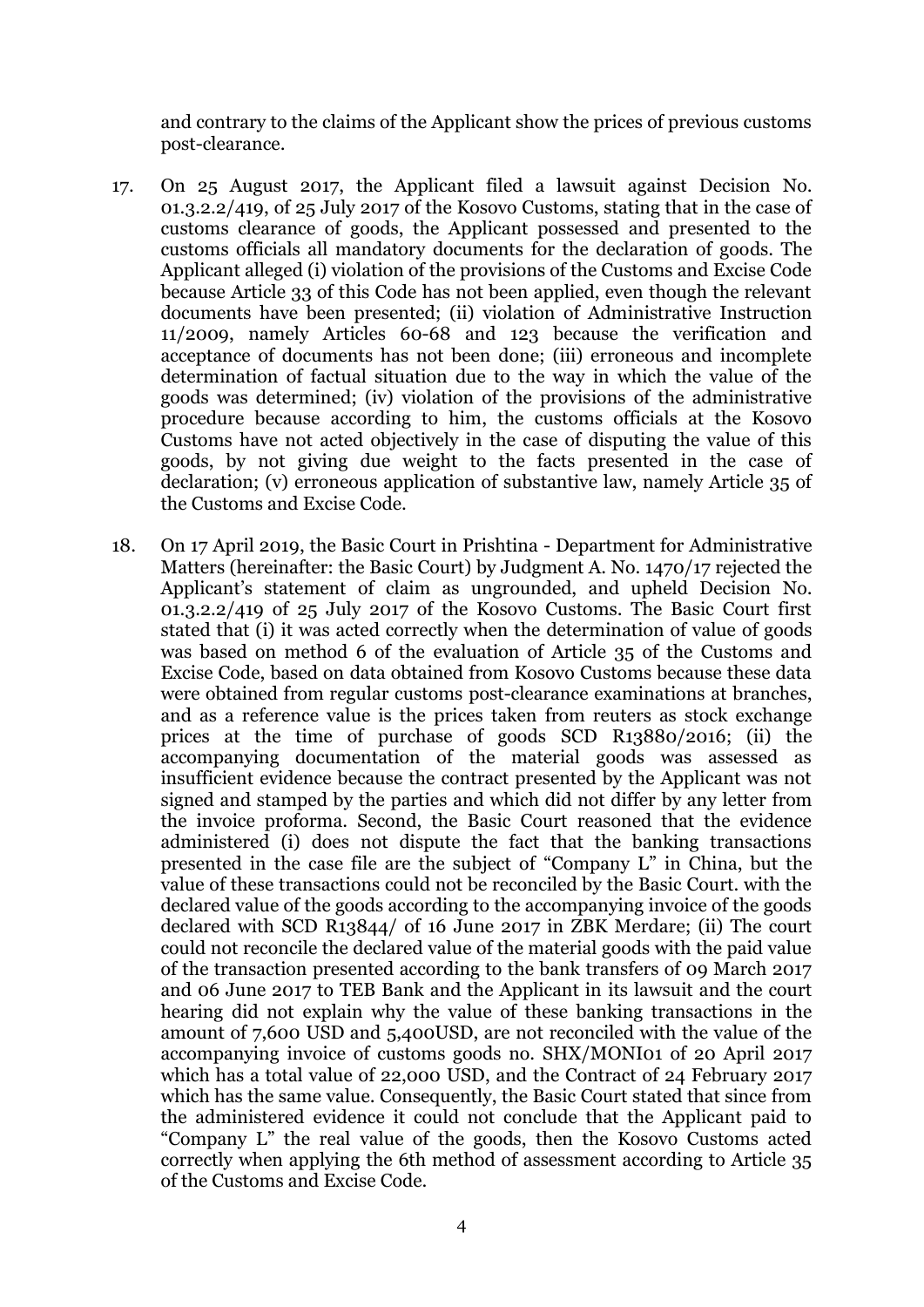- 19. The Basic Court also stated that the Applicant did not find that the value of the goods in question is close to the value of identical or similar goods sold for export to Kosovo, presented at the same time, in which case the provision of Article 34 paragraph 2 points (a) and (b) of the Customs and Excise Code, and the Applicant has not managed to prove the value of the transaction, therefore, the allegations that the accompanying documentation is in accordance with Article 123 of Administrative Instruction 11/2009 cannot be approved for the implementation of the Customs and Excise Code (hereinafter Administrative Instruction 11/2009).
- 20. On an unspecified date, the Applicant filed an appeal against Judgment A. No. 1470/17 of the Basic Court, considering that the latter contians (i) an essential violation of the provisions of the procedure, stating that after assessing and evaluating only the evidence submitted by the Applicant and did not oblige Kosovo Customs to establish the facts and upholding the challenged decision of the latter, and moreover, the Basic Court has erred in calculating the payments from the bank payment orders; (ii) erroneous and incomplete determination of factual situation because according to him, the first instance court erred in reading the contents of the bank transfer of 6 June 2017 after considering that the amount paid is **5,400 USD**, but from the documents of the case is seen to be **15, 400 USD**, and emphasizes that the value indicated on the invoice SHX/MONI01 of 24 February 2017 is 22,000.00 USD and payment of 1,000.00 USD on behalf of the labels of the case products and which does not enter the customs base, and that both payment orders in the amount of 23,000.00 USD were paid on behalf of the subject invoice which is in line with the payment values with this invoice; (iii) erroneous application of substantive law when Article 35 of the Customs and Excise Code was applied and Article 33 thereof had to be applied. Also, the Applicant alleged a violation of Article 123 of Administrative Instruction No. 11/2009.
- 21. On 10 July 2020, the Court of Appeals by Judgment AA. No. 682/2019 rejected as ungrounded the Applicant's appeal and upheld Judgment A. No. 1470/17 of the Basic Court, accepting the legal position of the latter as grounded. Regarding the allegations of essential violations of the provisions of the procedure, the Court of Appeals assessed that it is ungrounded because the steps were respected according to the provisions of the Law on Administrative Conflicts (hereinafter: LAC) and of the Customs and Excise Code. Subsequently, with regard to the allegations concerning erroneous and incomplete determination of the factual situation, the Court of Appeals considered that the Basic Court had produced sufficient evidence to prove that the Applicant's allegations were ungrounded and stated that it could not prove another factual situation from the situation found by Kosovo Customs. The Court of Appeals refers to the issue of non-reconciliation of the declared value of the material goods paid with the transaction of 09 March 2017 and 06 June 2017 in TEB Bank and the fact that the latter in the amount of 7600 USD and 5400 USD are not reconciled with the value of accompanying invoice of customs goods no. SHX/MONI01 of 20 April 2017 in the total value of 22,000 USD and the contract with the same value. For this reasoning, the Court of Appeals was based on Article 35 and Article 34 paragraph 2 items (a) and (b) of the Customs and Excise Code. Secondly, regarding the value of 22,000 USD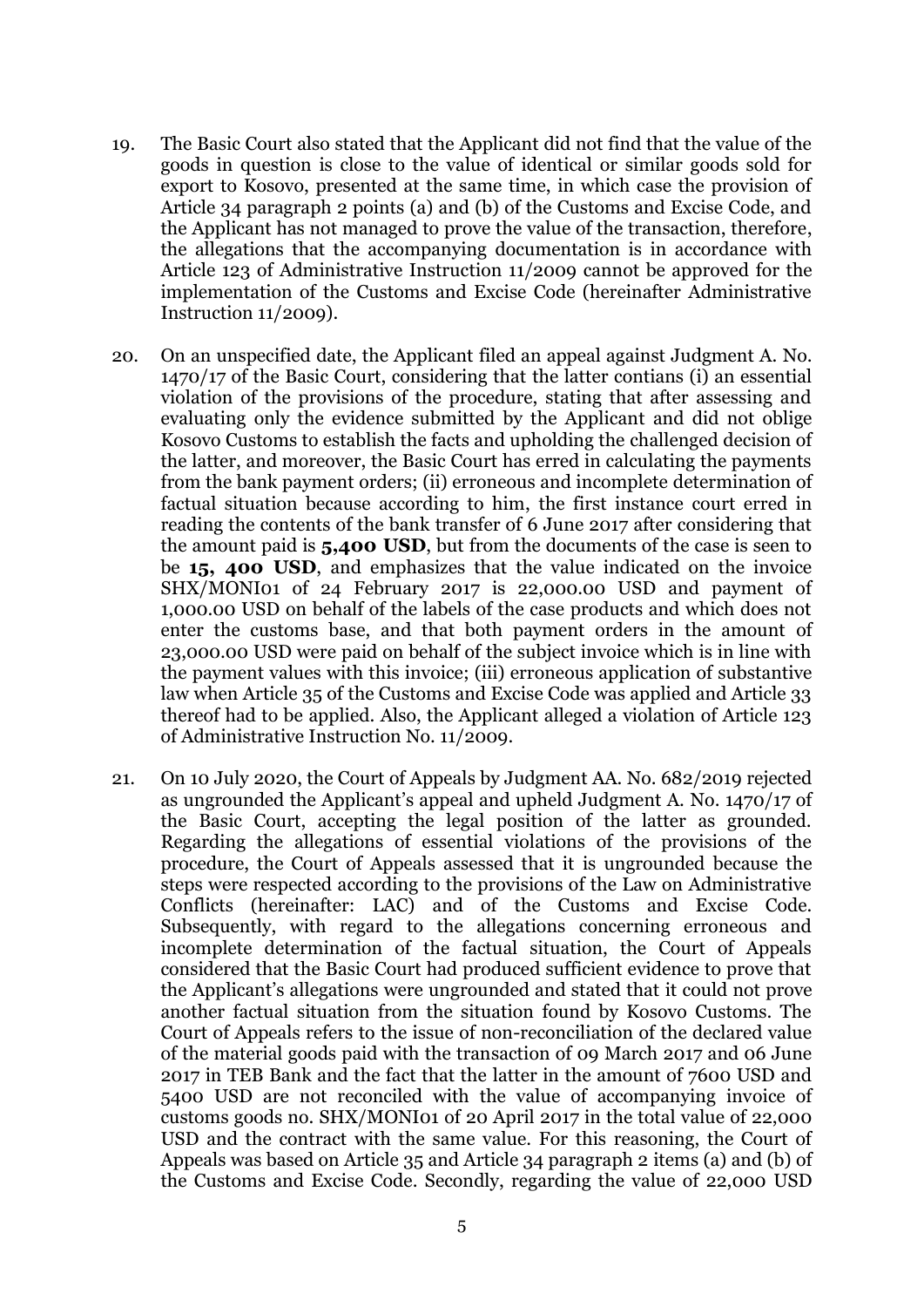and 1,000 USD for placing tickets, the Court of Appeals did not approve them because according to it, the Applicant was not able to prove the value of the transaction paid for the goods, therefore the allegations that the documentation was submitted in accordance with Article 123 of the Administrative Instruction cannot be accepted.

- 22. On 29 September 2020, the Applicant filed a request for extraordinary review alleging essential violation of the provisions of the procedure and erroneous application of substantive law. The Applicant stated that the Court of Appeals did not establish the facts and evidence on which it based the reassessment, initially the Kosovo Customs, and then the documents by which it allegedly supported its decision in the appeal procedure to the Kosovo Customs and in conflict procedure in the court. The Applicant stated that initially the Basic Court has erroneously determined the factual situation in this regard, considering it as insufficient documents, on the grounds that the bank payments made in the name of the invoice for the goods did not match the value of the invoice. It states that from paragraph 6, of page 2 of the reasoning of the Judgment of the Basic Court, the value of the bank transfer of 6 June 2017 was erroneously evidenced, determining incorrectly its value of **5,400 USD**, instead of the real amount of **15,400 USD**. In relation to this point, the Applicant states that (i) the value of the goods declared by SCD R-13844 of 16 June 2017, is also recorded in the SHX/MONI01 invoice of 24 February 2017, and that amount of 22,000 USD, and in this invoice is added the value of the goods of 1,000 USD due to the placement of labels on the products. Therefore, the Applicant states that it paid on 9 March 2017 the amount of 7,600 USD, while on 6 June 2017 the amount of 15,400 USD and both payment orders form the amount of 23,000 USD. Therefore, the Applicant considers that the finding of the Basic Court that the Applicant could not reconcile bank payments and invoices is ungrounded. Finally, regarding the issue of payment of 1,000 USD, paid on behalf of the tickets, the Applicant considers that it does not enter the customs base for the calculation of import duties and therefore states that the Court of Appeals has not applied legal provisions under Article 33 of the Customs and Excise Code and Article 123 of Administrative Instruction 11/2009.
- 23. On 28 October 2020, the Supreme Court, by Decision ARJ-UZVP-no. 72/2020, rejected as ungrounded the Applicant's request for extraordinary review. The Supreme Court stated that the lower instance courts have rightly concluded that no evidence could be found in the case file which would prove that the Applicant paid the real value of the transaction of the imported goods as provided by Article 33 of the Customs and Excise Code and that the accompanying documentation of the material goods is not in accordance with Article 123 of Administrative Instruction 11/2009. The Supreme Court clarified to the Applicant that to accept the value of the goods under Article 34 paragraph 2 items (a) and (b) of the Customs and Excise Code, the Applicant must prove that the value of the goods in question is approximately equal to the value of the identical or similar goods sold for export to Kosovo and also stated that the court could not reconcile the declared value of subjected goods with the paid value of the bank transfer transaction on 9 March 2017 the amount of 7,600 USD, while on 6 June 2017 the amount of 5,400 USD although the value of these transactions is not reconciled with the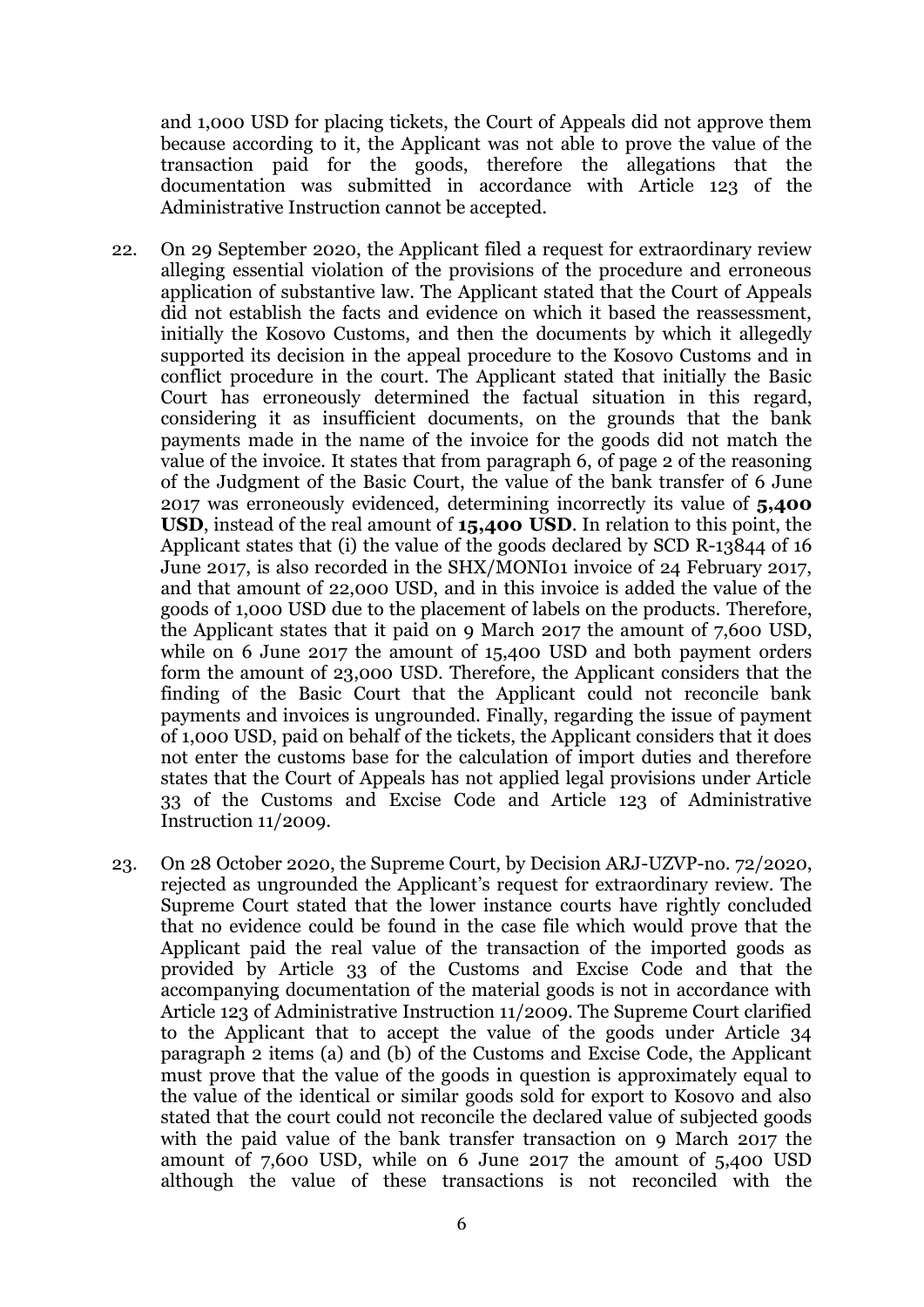accompanying invoice SHX/MONI01 of 20 April 2017 in the amount of 22,000 USD. Finally, the Supreme Court stated that: (i) it could not approve the allegation from the lawsuit that the declared value of the goods represents its real value; (ii) acknowledges the findings of the Kosovo Customs that the Applicant has not submitted the complete documentation which would prove that the declared price is at the same time the real value of the goods under Article 34 paragraph 2 items (a) and (b) of the Customs and Excise Code; (iii) as it has not been established the Applicant paid to "Company L" the real value based on the invoices, then Kosovo Customs has acted rightly regarding the new determination of value of the goods and the application of method 6 provided by Article 35 of the Customs and Excise Code.

## **Applicant's allegations**

- 24. The Applicant alleges that by the challenged decision, it was deprived of its fundamental rights and freedoms guaranteed by Article 31 [Right to Fair and Impartial Trial] of the Constitution in conjunction with Article 6 (Right to a trial). regular) of the ECHR.
- 25. The Applicant initially alleges that when declaring the goods for import, it presented all the mandatory documents to make convincing the real value of the goods, and these documents were not taken into account by the Kosovo Customs officials, who disputed the value of the goods and re-evaluated it.
- 26. The Applicant further alleges that the Basic Court erred in reading the contents of the transfer because in fact the bank transfer of 6 June 2017 is 15,400 USD and not 5,400 USD, and this error was also followed in the other two court instances, therefore, according to the Applicant the finding that it could not reconcile bank payments and invoices is ungrounded.
- 27. Accordingly, based on Article 31 of the Constitution, the Applicant states that it challenges the findings of the Supreme Court, stating that the banking transaction in the amount of 15,400.00 USD was read as 5,400.00 EUR and this does not represent an erroneous assessment of the evidence and the factual situation, but the inability of the judge to see the exact content of this document, therefore considers that this consists of an irregular judicial process. The Applicant states that in three court instances, it stated that the content of the bank transfer was read erroneously.
- 28. The Applicant considers that with regard to the allegations related to the lack of financial documentation to establish the price of the goods, the Supreme Court has upheld the position of the lower instances despite the fact that bank transfers prove compliance with the invoice and prove the price of the goods.
- 29. Further, the Applicant alleges that the Supreme Court did not provide a reasoned decision namely, it (i) did not provide a reasoning for its decision; (ii) based on the case law of the European Court of Human Rights (hereinafter: the ECtHR), the courts are required to consider a party's substantive arguments; and that (iii) the courts' silence regarding the Applicants' substantive allegations can be used as a rejection.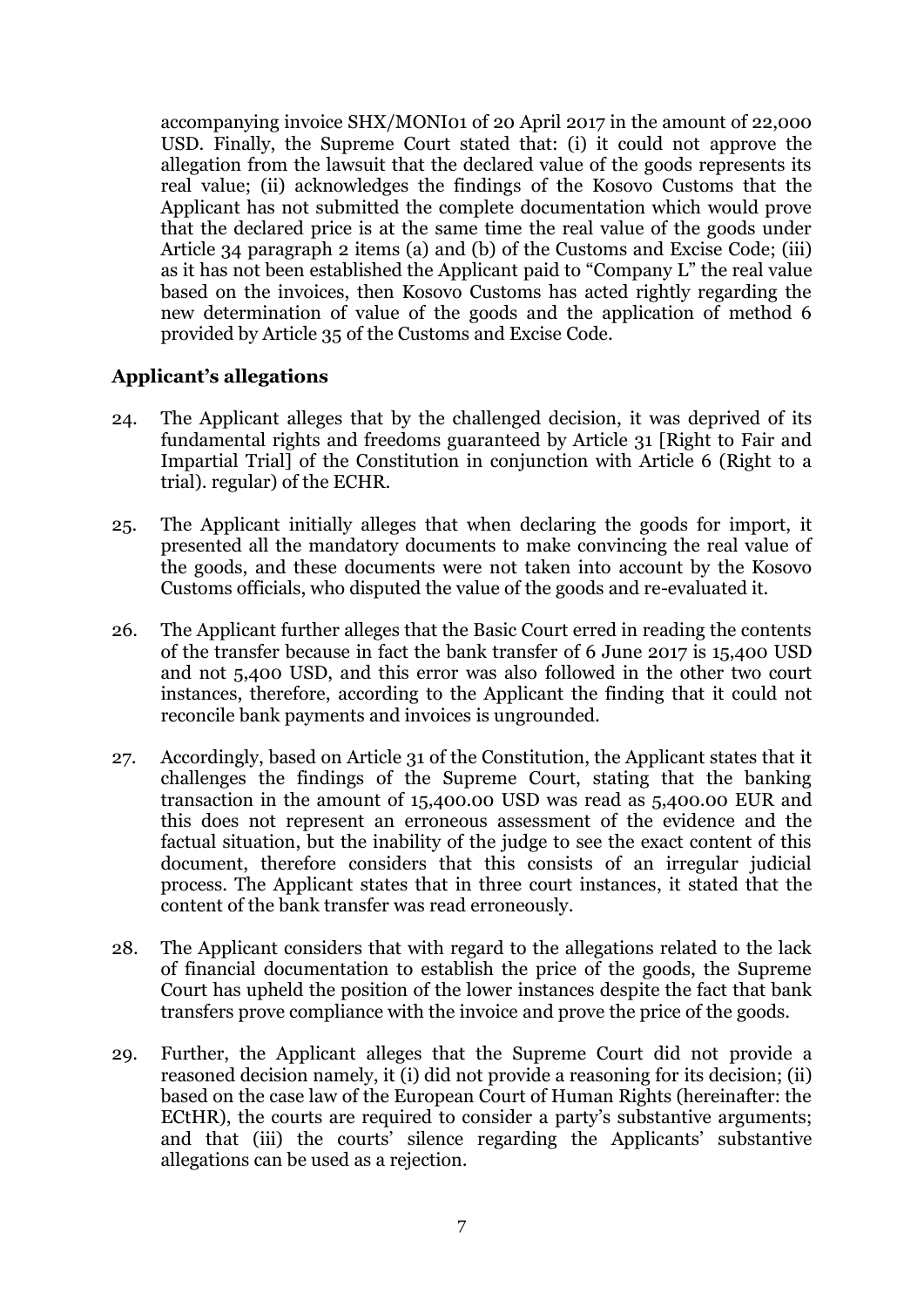- 30. Consequently, the Applicant alleges that the decision of the Supreme Court was rendered in violation of the Applicant's right to a reasoned court decision because it failed to address the Applicant's substantive allegations of a violation of the applicable law, namely Article 33 of the Customs and Excise Code, in conjunction with Article 123 of the Administrative Instruction.
- 31. The Applicant, more specifically states that the Supreme Court, has not clarified why the value of these banking transactions in the amount of 7,600.00 and 5,400.00 USD are not reconciled with the value of the accompanying invoice of customs goods no. SHX/MONI01 of 20 April 2017 with the total amount of the invoice 22,000.00 USD and the Contract of 24 February 2017 which has the same value. However, in this case there is no justification regarding the Applicant's allegation that the invoice actually has a value of 22,000.00 USD and 1,000.00 USD for the labeling of goods in total 23,000.00 USD, which was paid through two bank transfers, one in the amount of 7,400.00 USD and the other 15,400.00 and not 5,400.00, as it was read by all the judges so far, read incorrectly.
- 32. The Applicant further states that it also alleges a violation of its right to fair and impartial trial, because no hearing was held on the appeal, and such violation was not noted by the Supreme Court, which takes care *ex officio*.
- 33. Finally, the Applicant requests the Court to (i) declare the Referral admissible; (ii) to hold that there has been a violation of Article 31 of the Constitution and Article 6 of the ECHR; (iii) to declare invalid Decision ARJ-UZVP-no. 72/2020 of the Supreme Court of 28 October 2020; Judgment AA. No. 682/2019 of the Court of Appeals, of 10 July 2020 and Judgment A. No. 1470/17 of the Basic Court, of 17 April 2019, as well as to remand the case for reconsideration. **Relevant constitutional and legal provisions**

# **THE CONSTITUTION OF THE REPUBLIC OF KOSOVO**

## **Article 31 [Right to Fair and Impartial Trial]**

*1. Everyone shall be guaranteed equal protection of rights in the proceedings before courts, other state authorities and holders of public powers.*

*2. Everyone is entitled to a fair and impartial public hearing as to the determination of one's rights and obligations or as to any criminal charges within a reasonable time by an independent and impartial tribunal established by law.*

[...]

#### **EUROPEAN CONVENTION ON HUMAN RIGHTS**

#### **Article 6 (Right to a fair trial)**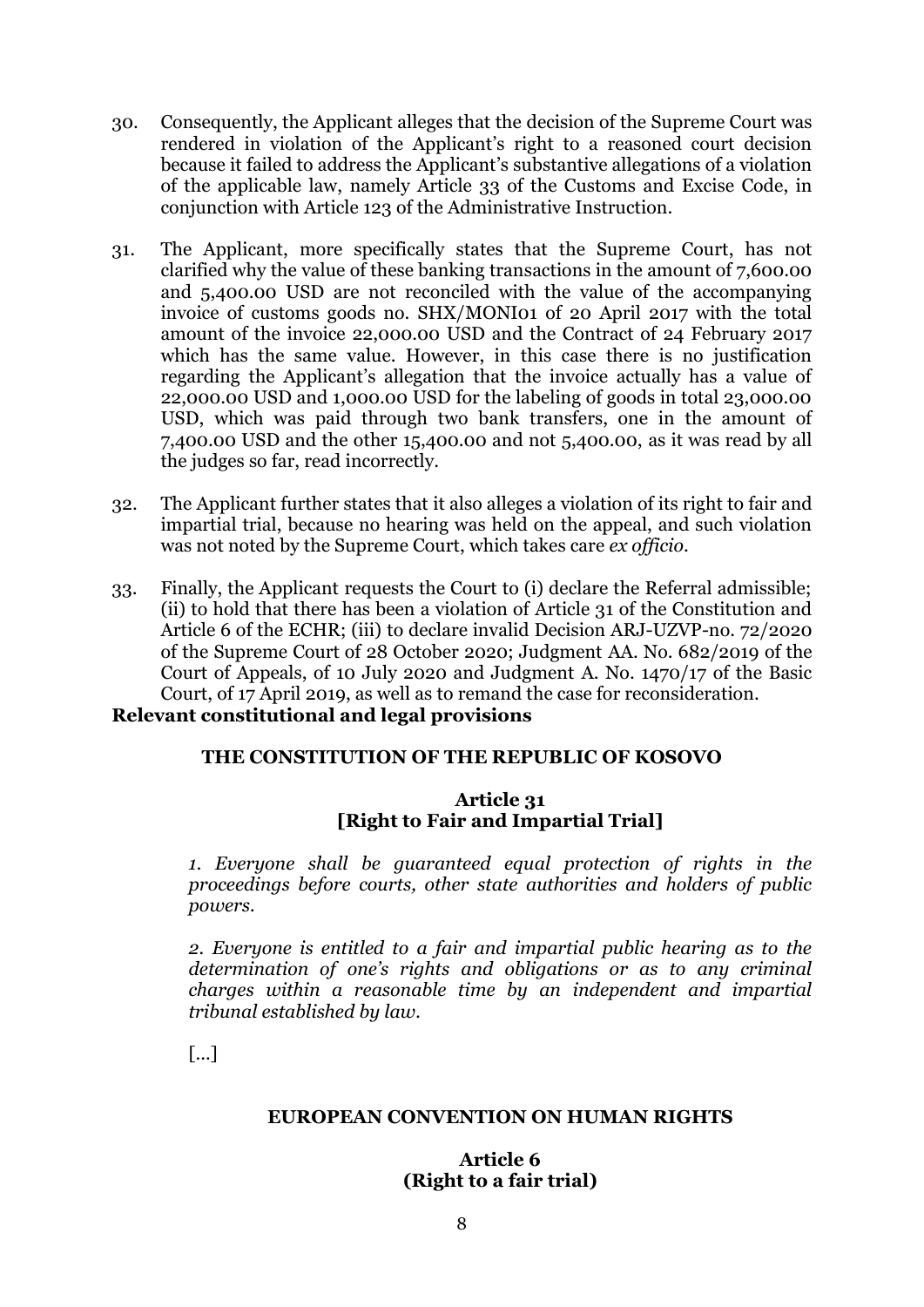*1. In the determination of his civil rights and obligations or of any criminal charge against him, everyone is entitled to a fair and public hearing within a reasonable time by an independent and impartial tribunal established by law. Judgment shall be pronounced publicly but the press and public may be excluded from all or part of the trial in the interests of morals, public order or national security in a democratic society, where the interests of juveniles or the protection of the private life of the parties so require, or to the extent strictly necessary in the opinion of the court in special circumstances where publicity would prejudice the interests of justice.*

[...]

#### **CODE No. 03/L-109 CUSTOMS AND EXCISE CODE OF KOSOVO**

#### *Article 33*

*1. The customs value of imported goods shall be the transaction value, that is, the price actually paid or payable for the goods when sold for export to Kosovo, adjusted, where necessary, in accordance with Articles 36 and 37, provided:*

*a) that there are no restrictions as to the disposal or use of the goods by the buyer, other than restrictions which:*

*- are imposed or required by a law or by the public authorities in Kosovo,*

*- limit the geographical area in which the goods may be resold, or*

*- do not substantially affect the value of the goods;*

*b) that the sale or price is not subject to some condition or consideration for which a value cannot be determined with respect to the goods being valued;*

*c) that no part of the proceeds of any subsequent resale, disposal or use of the goods by the buyer will accrue directly or indirectly to the seller, unless an appropriate adjustment can be made in accordance with Article 36; and*

*d) that the buyer and seller are not related, or, where the buyer and seller are related, that the transaction value is acceptable for customs purposes under paragraph 2.*

*2. For the purposes of paragraph 1, the following shall apply:*

*a) In determining whether the transaction value is acceptable, the fact that the buyer and the seller are related shall not in it self be sufficient grounds for regarding the transaction value as unacceptable. Where necessary, the circumstances surrounding the sale shall be examined and the transaction value shall be accepted provided that the relationship did not influence the price. If, in the light of information provided by the declarant or otherwise, the Customs have grounds for considering that the relationship influenced the*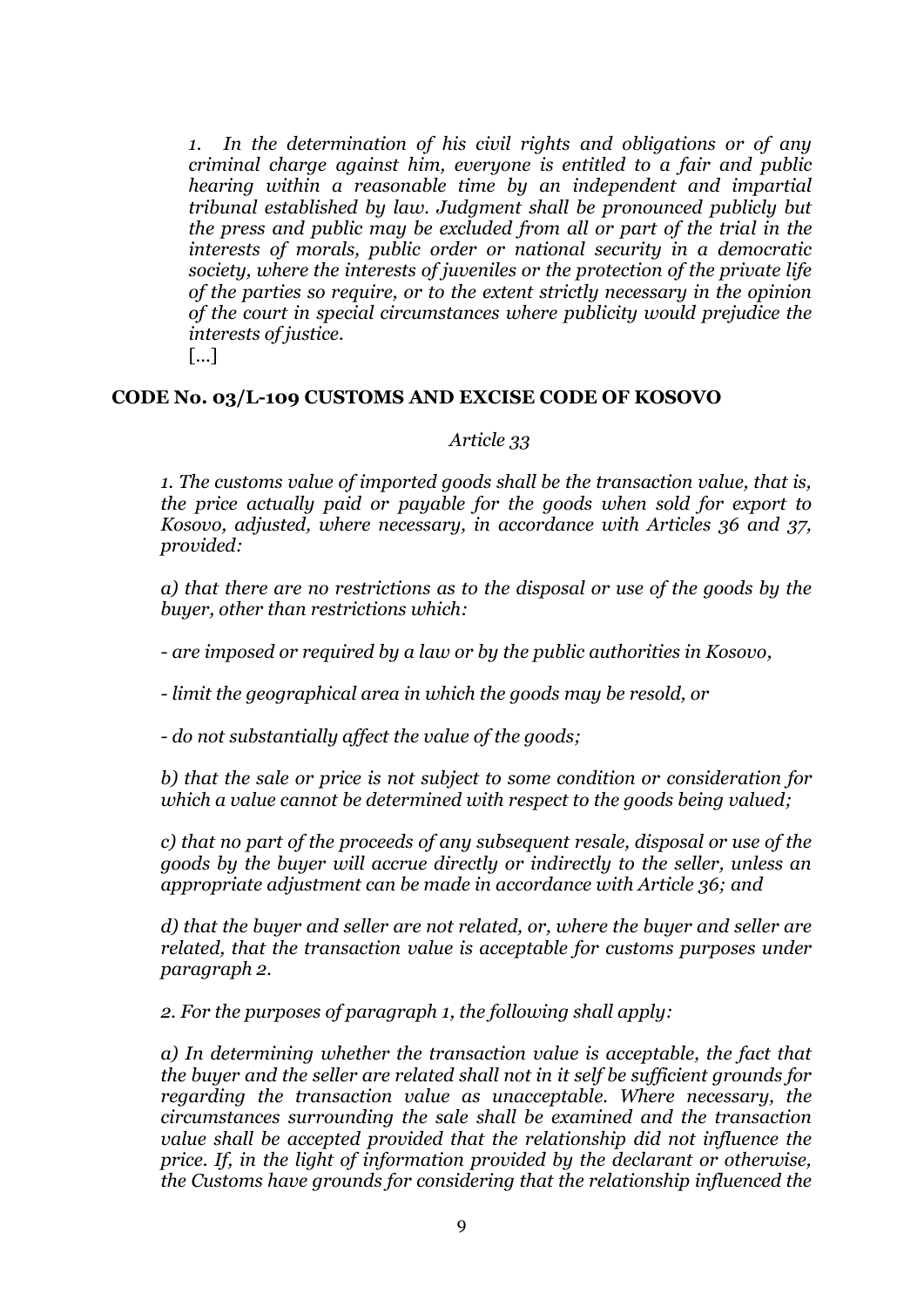*price, they shall communicate their grounds to the declarant and he shall be given a reasonable opportunity to respond. If the declarant so requests, the communication of the grounds shall be in writing.*

*b) In a sale between related persons, the transaction value shall be accepted and the goods valued in accordance with paragraph 1 wherever the declarant demonstrates that such value closely approximates to one of the following occurring at or about the same time:*

*(i) the transaction value in sales, between buyers and sellers who are not related in any particular case, of identical or similar goods for export to Kosovo;*

*(ii) the customs value of identical or similar goods, as determined under Article 34 (2) (c);*

*(iii) ) the customs value of identical or similar goods, as determined under Article 34 (2) (d).*

*In applying the foregoing tests, due account shall be taken of demonstrated differences in commercial levels, quantity levels, the elements enumerated in Article 36 and costs incurred by the seller in sales in which he and the buyer are not related and where such costs are not incurred by the seller in sales in which he and the buyer are related.*

*c) The tests set forth in subparagraph (b) are to be used at the initiative of the declarant and only for comparison purposes. Substitute values may not be established under the said subparagraph.*

*3. The price actually paid or payable is the total payment made or to be made by the buyer to or for the benefit of the seller for the imported goods and includes all payments made or to be made as a condition of sale of the imported goods by the buyer to the seller or by the buyer to a third party to satisfy an obligation of the seller. The payment need not necessarily take the form of a transfer of money. Payment may be made by way of letters of credit or negotiable instrument and may be made directly or indirectly.*

*Activities, including marketing activities, undertaken by the buyer on his own account, other than those for which an adjustment is provided in Article 36 are not considered to be an indirect payment to the seller, even though they might be regarded as of benefit to the seller or have been undertaken by agreement with the seller, and their cost shall not be added to the price actually paid or payable in determining the customs value of imported goods.*

#### *Article 34*

*1. Where the customs value cannot be determined under Article 33, it is to be determined by proceeding sequentially through subparagraphs (a), (b), (c) and (d) of paragraph 2 to the first subparagraph under which it can be determined, subject to the proviso that the order of application of subparagraphs (c) and (d) shall be reversed if the declarant so requests;*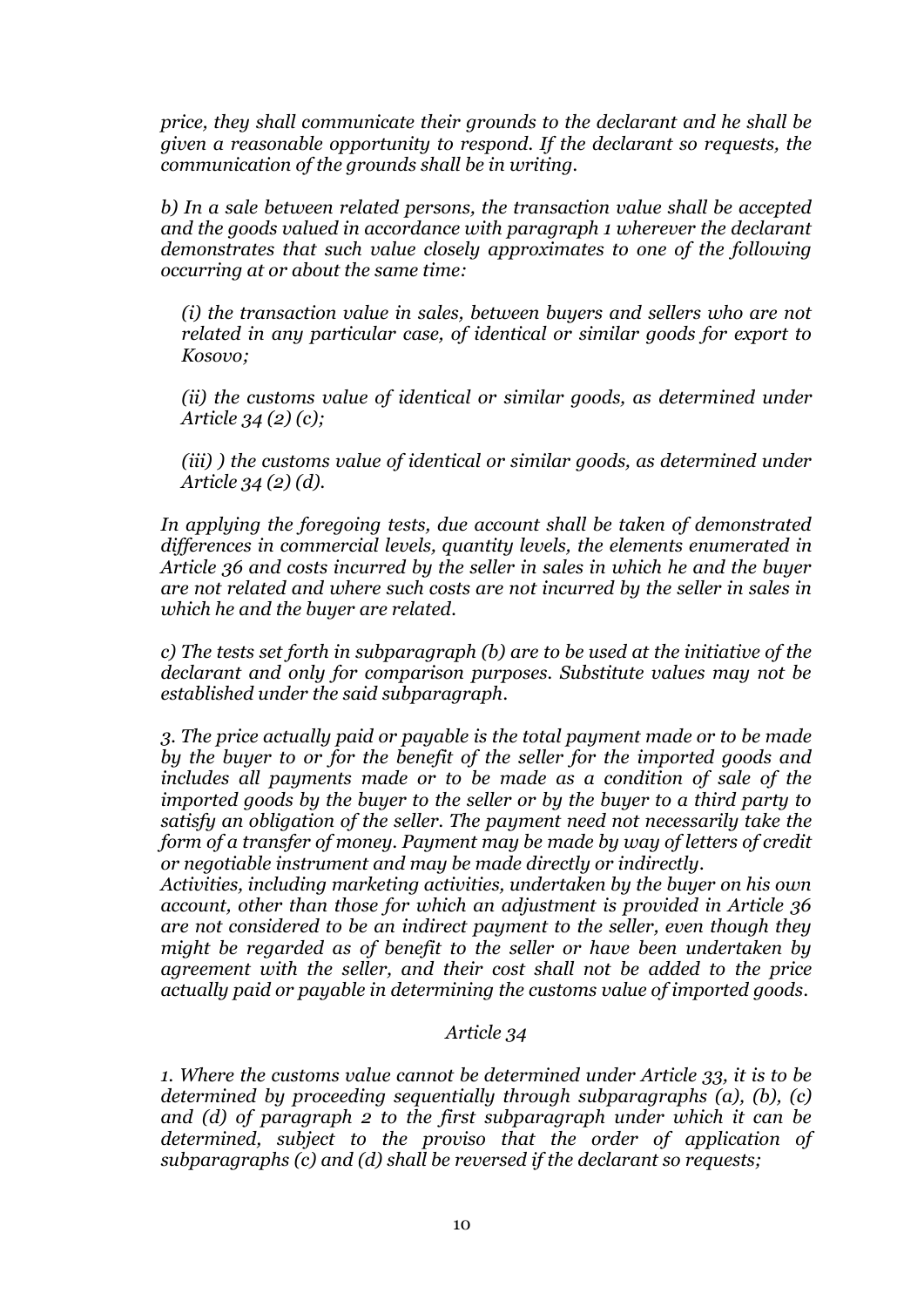*It is only when such value cannot be determined under a particular subparagraph that the provisions of the next subparagraph in a sequence established by virtue of this paragraph can be applied.*

*2. The customs value as determined under this Article shall be:*

*a) the transaction value of identical goods sold for export to Kosovo and exported at or about the same time as the goods being valued;*

*b) the transaction value of similar goods sold for export to Kosovo and exported at or about the same time as the goods being valued;*

*c) the value based on the unit price at which the imported goods for identical or similar imported goods are sold within Kosovo in the greatest aggregate quantity to persons not related to the sellers;*

*d) the computed value, consisting of the sum of:*

*- the cost or value of materials and fabrication or other processing employed in producing the imported goods,*

*- an amount for profit and general expenses equal to that usually reflected in sales of goods of the same class or kind as the goods being valued which are made by producers in the country of exportation for export to Kosovo,*

*- the cost or value of the items referred to in Article 36 (1) (e).*

*3. Any further conditions and rules for the application of paragraph 2 above shall be determined in the Administrative Instruction implementing this Code.*

#### *Article 35*

*1. Where the customs value of imported goods cannot be determined under Articles 33 or 34, it shall be determined, on the basis of data available in Kosovo, using reasonable means consistent with the principles and general provisions of:*

*- the agreement on implementation of Article VII of the General Agreement on Tariffs and Trade of 1994;.*

*- Article VII of the General Agreement on Tariffs and Trade of 1 1994;*

*- the provisions of this chapter.*

*2. No customs value shall be determined under paragraph 1 on the basis of::*

*a) the selling price in Kosovo of goods produced in Kosovo;*

*b) a system which provides for the acceptance for customs purposes of the higher of two alternative values;*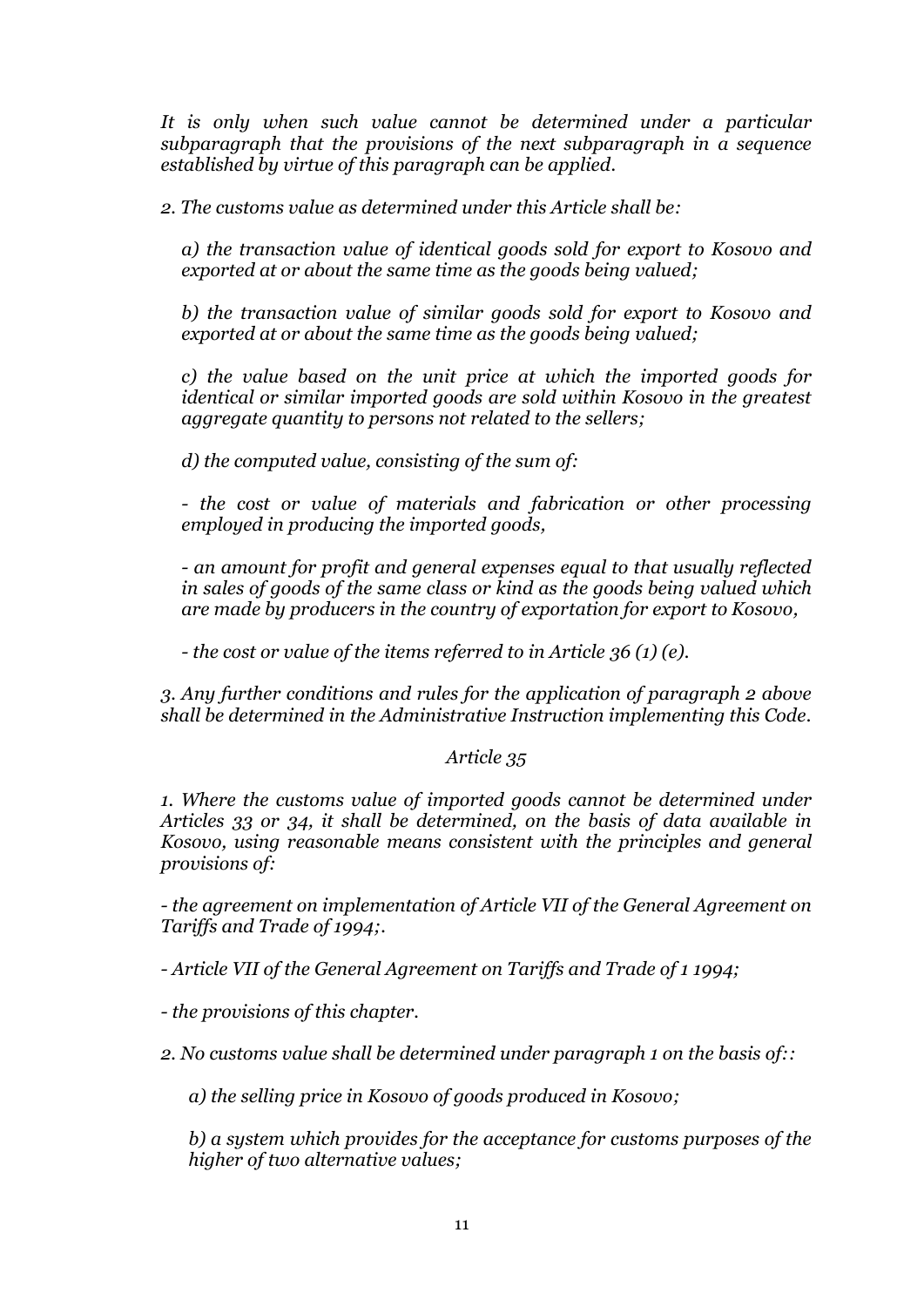*c) the price of goods on the domestic market of the country of exportation;*

*d) the cost of production, other than computed values which have been determined for identical or similar goods in accordance with Article 33 (2) (d);*

*e) prices for export to a country other than Kosovo;*

*f) minimum customs values; or*

*g) arbitrary or fictitious values.*

## **ADMINISTRATIVE INSTRUCTION No 11/2009, ON IMPLEMENTATION OF CUSTOMS AND EXCISE CODE**

### *HEADING IV CUSTOMS VALUE CHAPTER 1*

*General provisions Article 60*

*1. For application of provisions from article 32 up to 35 of the Customs and Excise Code, as well as those in this heading, Kosovo Customs shall comply with provisions specified in Annex 12. Provisions specified in the first column of Annex 12, shall be applied in view of the explanatory note indicated in the second column.* 

*2. If necessary to refer to the general accepted principles of accounting in order to determine the customs value, then provisions from Annex 13 shall be applied.*

## *Article 61*

*1. For the purposes of this heading:*

*a)* "*Agreement" means the Agreement for Implementation of Article VII of the General Agreement for Tariff and Trade reached in the framework of multilateral trade negotiations from 1973 until 1979 and referred in the beginning of Section 3 5.1 of the Code;* 

*b) "Produced goods" include the cultivated goods, produced or extracted from the underground or mineral resourced;* 

*c) "identical goods" means the goods produced in the same place, which are identical in every aspect, including the physical features, quality and reputation. Small visible changes do not comprise a cause to be considered non-identical;* 

*d) "similar goods" means the goods produced in the same place, which even if not the same in all the aspects, have similar features and similar material components, that enables them to perform the same functions and from the commercial aspect are unalterable; the quality of goods, their prospect and the existence of protection sign are factors among others to be considered in the definition if the goods are similar;*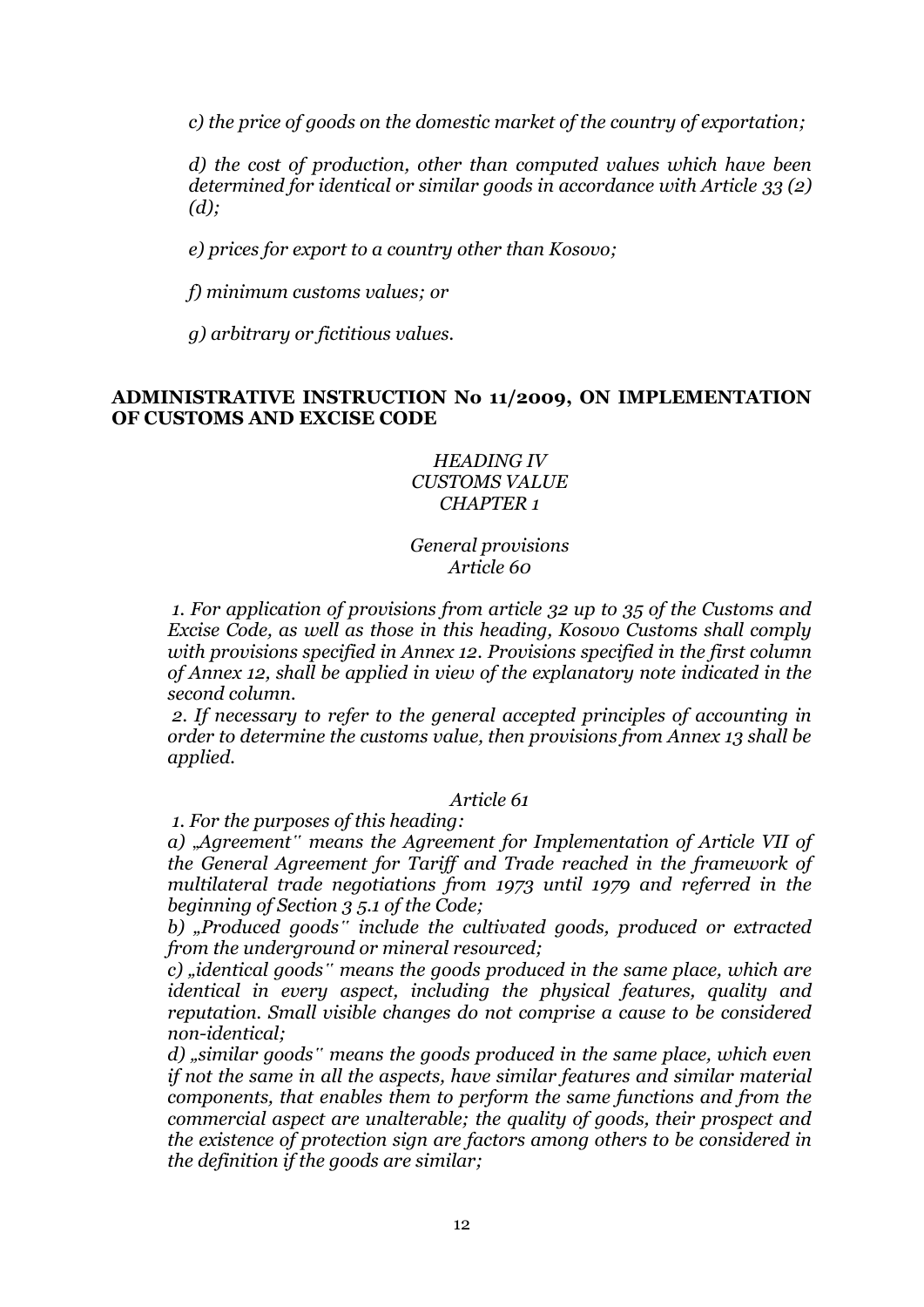*e) "goods of same type or class" means the goods that are qualified within the group or range of goods produced by the special industry or industrial sector, including also identical or similar goods.*

*2. "identical or similar goods", as appropriately are not applied for goods, which are incorporated or submit an engineering work, development, artistry, design, as well as drawing and sketching, for which no arrangement is performed according to article 36.1 (b) (iv) of the Code, so long as such elements are not undertaken in Kosovo.*

#### *Article 62*

*1. For the purposes of Heading II, Chapter 3 of the Code and this Heading, persons shall be considered to be regarded only if:*

*a) They are officials or managers of other's businesses;* 

*b) According to law that are recognized as business partners;* 

*c) They are employer and employee;* 

*d) Any person, who directly or indirectly has possession, controls or maintains 5% or more of the voting power from funds or holding of both; e) One of them directly or indirectly controls the other;* 

*f) Both of them directly or indirectly are controlled by the third person;* 

*g) Them together directly or indirectly control the third person, or* 

*h) They are members of the same family. Persons are to be considered as members of the same family, only if they are related in one of the following with each other:*

*[...]*

*2. For the purposes of this heading, persons joined in a business with eachother, since one of them is a sole agent, distributor or other's concessionary, whatsoever the designation may be, shall be considered to be related, only if they are included in one of the relations from paragraph 1.*

#### *Article 63*

*In order to determine the customs value of goods according to article 33 of the Code, the goods for which the price is not paid in the set out time to pay the obligation at the set out time, as per the rule is taken as a base for the customs value.*

#### *Article 64*

*1. When the declared goods for free circulation are part of a huge quantity of same goods, bought in a single transaction, the actual price paid or payable, according to article 33.1 of the Code, will be the price presented proportionally of the general price for goods that has the same quantity for the purchased goods.*

*Separation of paid or payable price may also be applied in the event of losing a part of the consignment or when goods while being assessed, are damaged before release to free circulation.*

*2. After the release to free circulation, price aligning which is indeed paid or payable for goods, when the seller executes for the buyer, may be considered*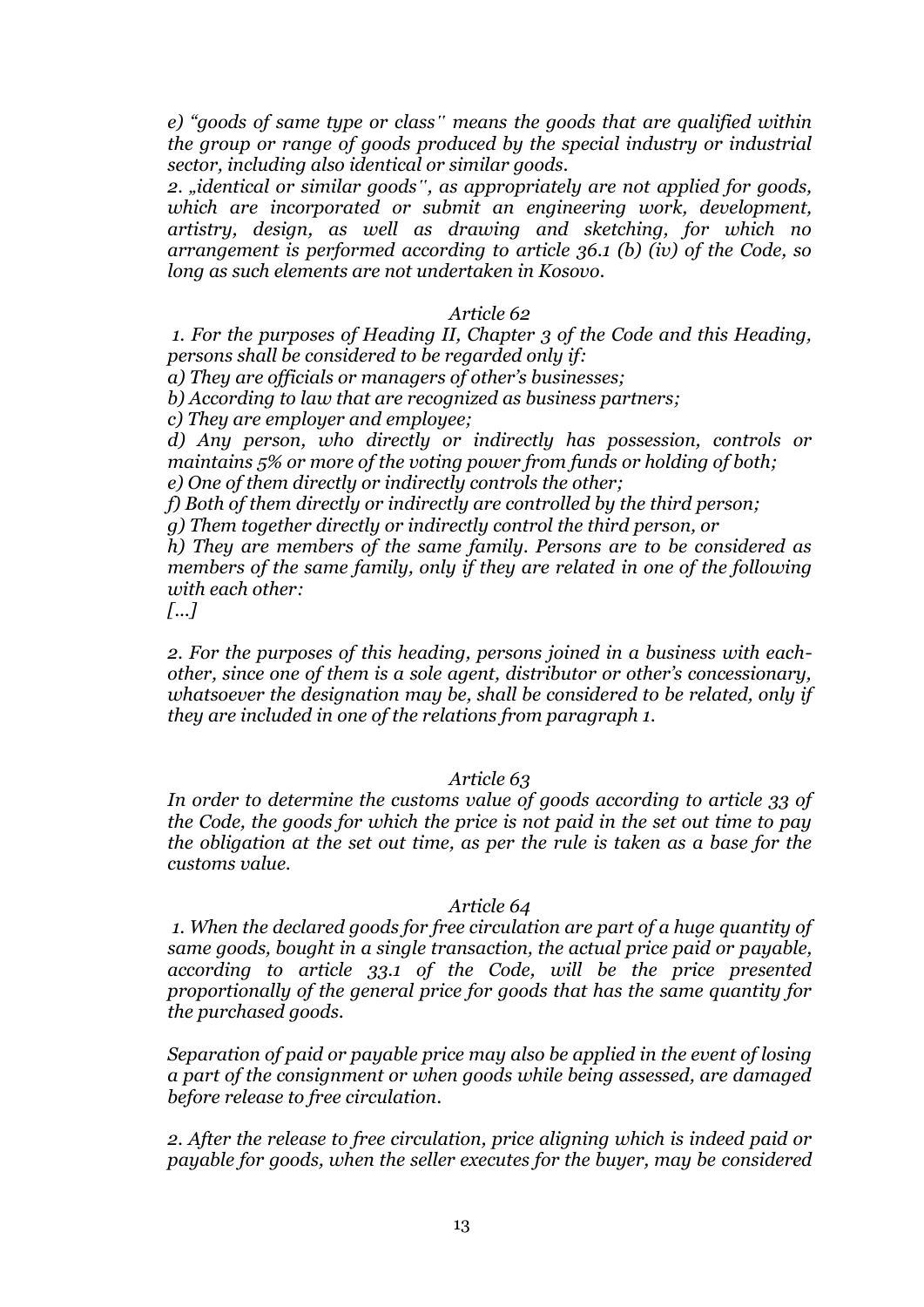*for determination of the customs value in accordance to article 33 of the Code, if they proof to customs that;*

*a) Goods were damaged at the moment set out in Section 71 of the Code;* 

*b) The seller has arranged (exchanged) the execution of the guarantor obligations as set out in the transaction contact, which is bound prior to releasing goods to free circulation;* 

*c) Goods deficiencies are not considered in the relevant transaction contract.*

*3. The paid or payable price for the goods adjusted in accordance to Paragraph 2, may be taken under advisement only if the adjustment is performed within 12 months from the date of receiving the declaration for release to free circulation.*

#### *Article 65*

*When the paid or payable price for the purposes of article 33.1 of the Code includes the amount (value) in relation to the applicable internal tax of the country of origin or export regarding the actual goods, the provided amount is not included in the customs value provided that can be proven to Customs, that the actual goods are released or will be released from this tax in behalf of the buyer.*

#### *Article 66*

*1. For the purposes of article 33 of the Code, the fact that goods are object to sale are presented for free circulation, which is considered as an appropriate indicator that they are sold for export in Kosovo. For successive sales, only the last sale that resulted with the entry of goods in Kosovo or their sale, performed in Kosovo prior to be being released for free circulation, should comprise an indicator as such.*

*When the declared price has to do with the performed sale prior to the last sale on which basis the goods have entered in Kosovo, then it should be proven to Customs that this goods sale is performed for export in Kosovo:* 

*2. When the goods are used in another place between the sale period of time and the time of entering to free circulation, the customs value shall not be the transaction value.*

*3. The buyer doesn't have to fulfil any other condition from what it was part of the transaction contract.* 

#### *Article 67*

*When applying article 33.1 (b) of the Code, it is ascertained that the imported goods transaction or price is subject to a condition or value compensation, which is determined, and this value is considered as indirect payment of the buyer for the seller and the part or paid or payable price, if conditions are fulfilled or subsequently doesn't have to do with:*

*a) The activity on what the article 33.3 (b) of the Code is applied; or*

*c) Factors which have to be added to the paid or payable price according to provisions of article 36.1 until 36.5 of the Code.*

#### *Article 68*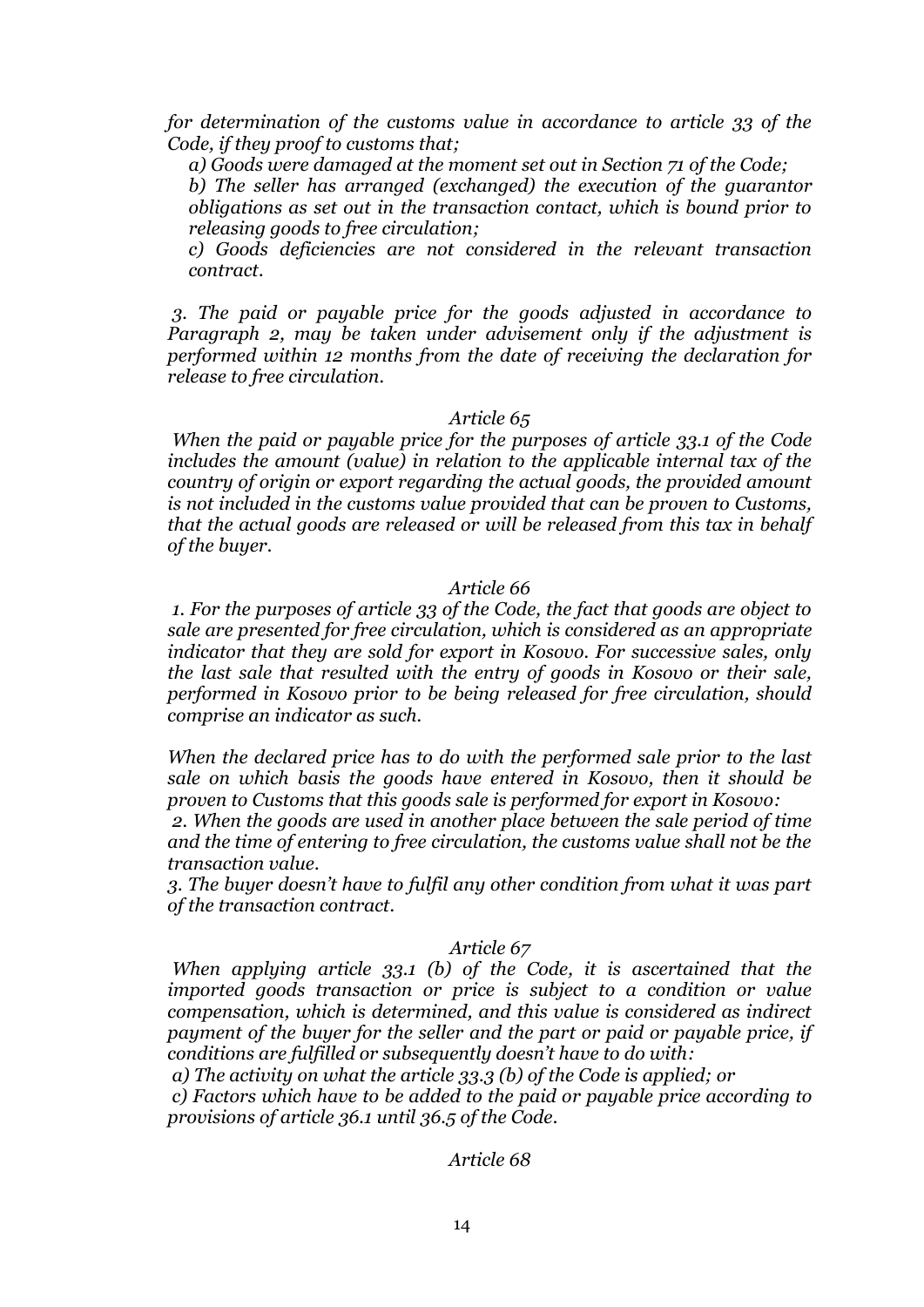*1. For the purposes of article 33.3 (b) of the Code, the term "marketing activities" means all the activities regarding advertising and promotion of goods sale and all the activities regarding the rights and guarantees related to them.*

*2. Such undertaken activities by buyers should be considered to be undertaken in its own account, even if they are conducted in accordance to the obligation taken by the buyer, being in agreement with the seller.*

[...]

## *Article 91*

*The person referred in Article 88 (a) of this act, must submit to customs the copy of the invoice based on what he presents the imported goods value. When the customs value is declared in writing, Customs shall keep a copy of it.*

## *Documents to attach to the customs declaration Article 123*

*1.* The following documents should be attached to the customs declaration for placing goods into free circulation*:*

*a) the invoice based on what the customs value of goods is declared, as required according to article 91 of this act;* 

*b) when requested by Article 88 of this act, the declaration for customs value of goods is done in accordance with terms delivered in the provided article;* 

*c) the requested documents for application of tariff preferential arrangements and other measures that derive from applicable legal rules for declared goods;* 

*d) All the other requested documents for application of provisions that regulate relief to free circulation of declared goods.* 

*2. Customs may require at the moment of submitting the declaration to submit the transport documents or in the event of, submission of documents related to the previous customs procedure. When a single item is displayed in two or more packing's, customs may require the submission of a packing list or a document equivalent to the contents display for each of the packaging's*.

*3. When the goods fulfil the terms for relief from customs import duties, the documents mentioned in paragraphs 1(a), (b) and (c) shall not be requested, except if customs considers it as necessary for the purpose of implementing provisions that regulate the placement of goods into free circulation.*

## *LAW No. 04/L-102 ON AMENDING AND SUPPLEMENTING THE LAW ON TAX ADMINISTRATION AND PROCEDURE No 03/L-222*

*Article 81.G Hearing*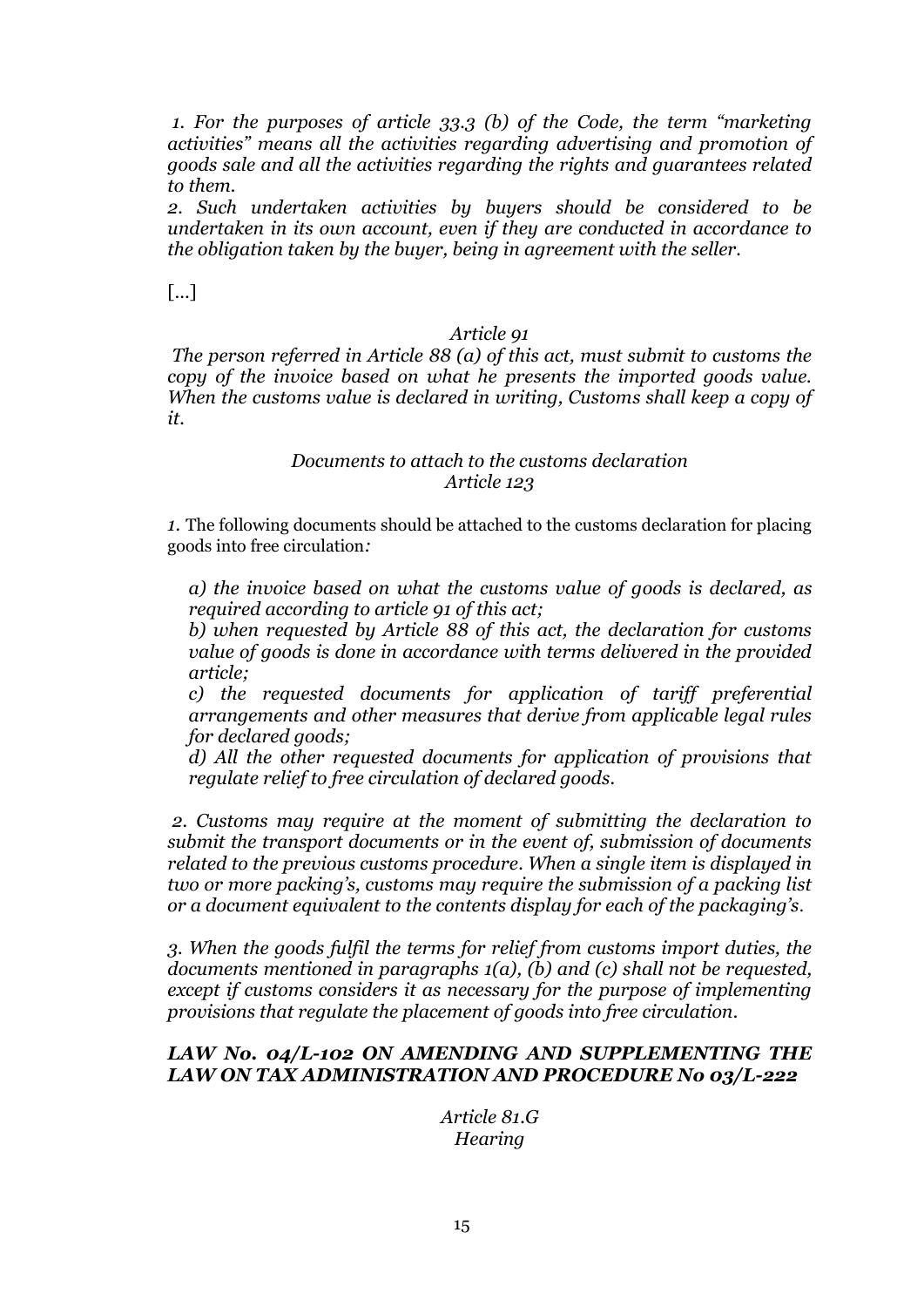*1. The Fiscal Divisions of the Administrative Department of the Basic Court and the Court of Appeal shall hold a public hearing where parties are heard and evidence is reviewed.*

*2. The court may hold a closed session, when there are appropriate reasons concerning security and confidentiality issues involved.*

## **Admissibility of the Referral**

- 34. The Court first examines whether the Referral has met the admissibility requirements established in the Constitution, foreseen in the Law and further specified in the Rules of Procedure.
- 35. In this respect, the Court refers to paragraphs 1 and 7 of Article 113 [Jurisdiction and Authorized Parties] of the Constitution, which establish:

*"1. The Constitutional Court decides only on matters referred to the court in a legal manner by authorized parties. (...) 7. Individuals are authorized to refer violations by public authorities of their individual rights and freedoms guaranteed by the Constitution, but only after exhaustion of all legal remedies provided by law."*

- 36. The Court also refers to paragraph 4 of Article 21 [General Principles] of the Constitution, which provides: *"Fundamental rights andfreedoms set forth in the Constitution are also valid for legal persons to the extent applicable".*
- 37. In this regard, the Court notes that the Applicant has the right to file a constitutional complaint, referring to the alleged violations of its fundamental rights and freedoms, which apply to both individuals and legal entities as far as they are applicable (see case of the Court KI41/09, Applicant *University AAB-RIINVEST L.L.C.,* Resolution on Inadmissibility of 3 February 2010, paragraph 14; and see case KI26/19, Applicant *Xhavit Thaqi owner of the company "NTP INTERBAJ"*, Resolution on Inadmissibility of 7 October 2020, paragraph 56).
- 38. The Court also examines whether the Applicant has met the admissibility requirements as established in the Law. In this regard, the Court refers to Articles 47 (Individual Requests), 48 (Accuracy of the Referral) and 49 (Deadlines) of the Law, which stipulate:

### Article 47 (Individual Requests)

*"1. Every individual is entitled to requestfrom the Constitutional Court legal protection when he considers that his/ her individual rights and freedoms guaranteed by the Constitution are violated by a public authority.* 

*2. The individual may submit the referral in question only after he/she has exhausted all the legal remedies provided by the law."*

### Article 48 [Accuracy of the Referral]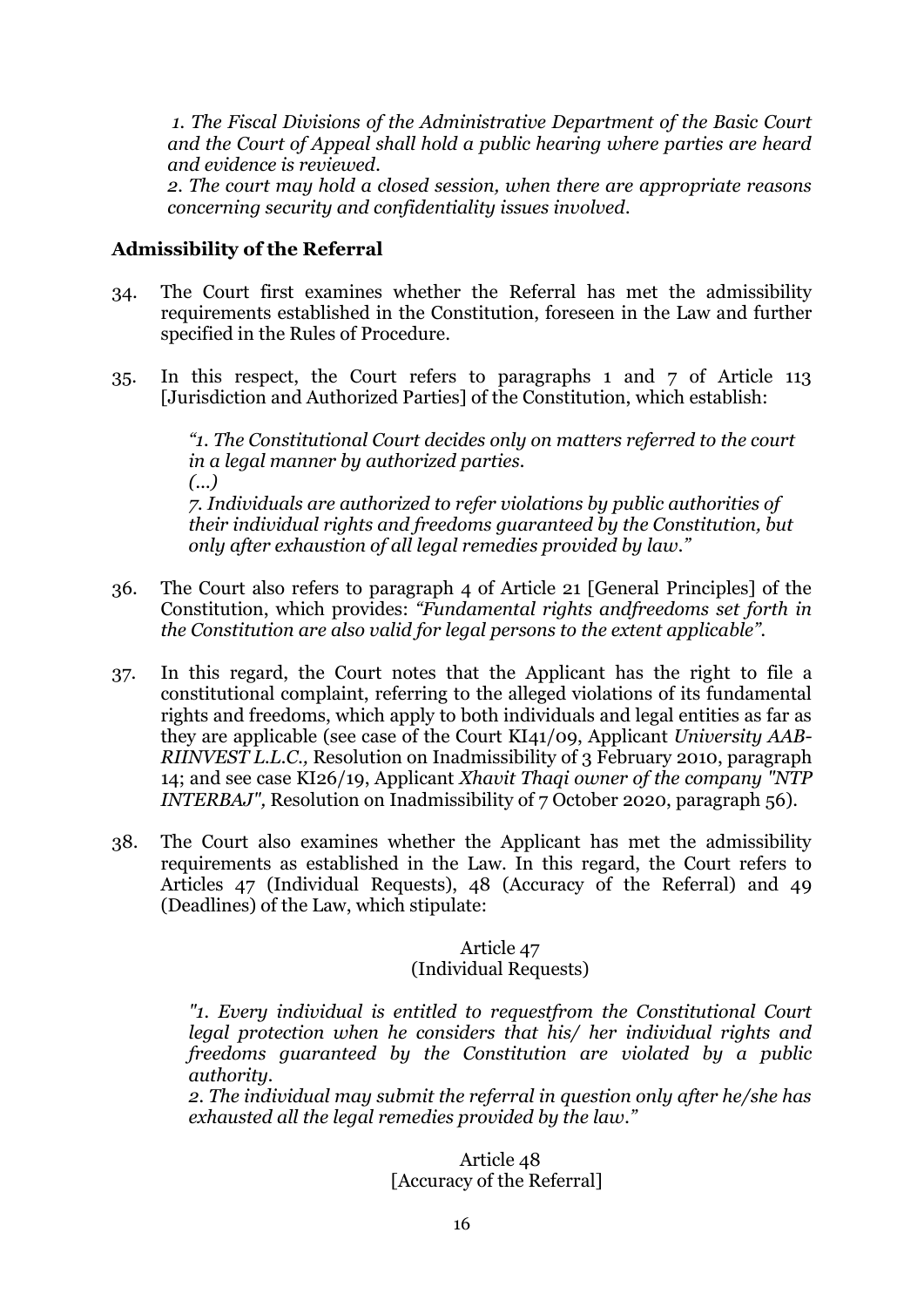*"In his/her referral, the claimant should accurately clarify what rights and freedoms he/she claims to have been violated and what concrete act of public authority is subject to challenge."* 

## Article 49 [Deadlines]

*"The referral should be submitted within a period of four (4) months. The deadline shall be counted from the day upon which the claimant has been served with a court decision...".*

- 39. As regards the fulfillment of these requirements, the Court finds that the Applicant is an authorized party, challenging the act of the public authority, namely Decision ARJ-UZVP-no. 72/2020 of the Supreme Court, of 28 October 2020, after the exhaustion of all available legal remedies provided by Law. The Applicant also clarified the rights and freedoms it claims to have been violated, in accordance with the requirements of Article 48 of the Law and submitted the Referral in accordance with the deadlines established in Article 49 of the Law.
- 40. The Court also finds that the Applicant's Referral meets the admissibility criteria set out in paragraph (1) of Rule 39 of the Rules of Procedure and that it cannot be declared inadmissible on the basis of the requirements set out in paragraph (3) of Rule 39 of the Rules of Procedure. The Court also notes that the Referral is not manifestly ill-founded on constitutional basis, as set out in paragraph (2) of Rule 39 of the Rules of Procedure, therefore, it must be declared admissible and its merits must be examined.

## **Merits**

41. The Court recalls that the Applicant as an importing company has declared for customs post-clearance examination of the goods from "Company L" through the relevant SCD. The value of the goods submitted by the Applicant to ZBD Merdare, was challenged by Kosovo Customs which re-assessed the value of the goods based on method 6 of assessment under Article 35 of the Customs and Excise Code. This decision was challenged by the Applicant in the second instance at the Kosovo Customs, which stated that the Central Admission Office acted correctly because (i) the value of the goods declared for customs post-clearance examination is not the real value paid for the goods with import value, because declared a value less than the real value paid, in view of Article 33 of the Customs and Excise Code of (ii) the evaluation of the goods has been made based on method 6 of the evaluation of Article 35 of the Customs and Excise Code, because the information received at the regular customs postclearance examinations reflects the real value of the disputed goods and in this case as a reference value is taken the price of the goods from the value file, namely the prices received by Reuters as stock exchange prices at the time of purchase of goods. Further, Kosovo Customs stated that the contract presented by the subject in the procedure, has not been signed and stamped by the parties, and it does not differ from the invoice proforma, except the change "Proforma Invoice" to "Contract", therefore, the latter is not a reliable document.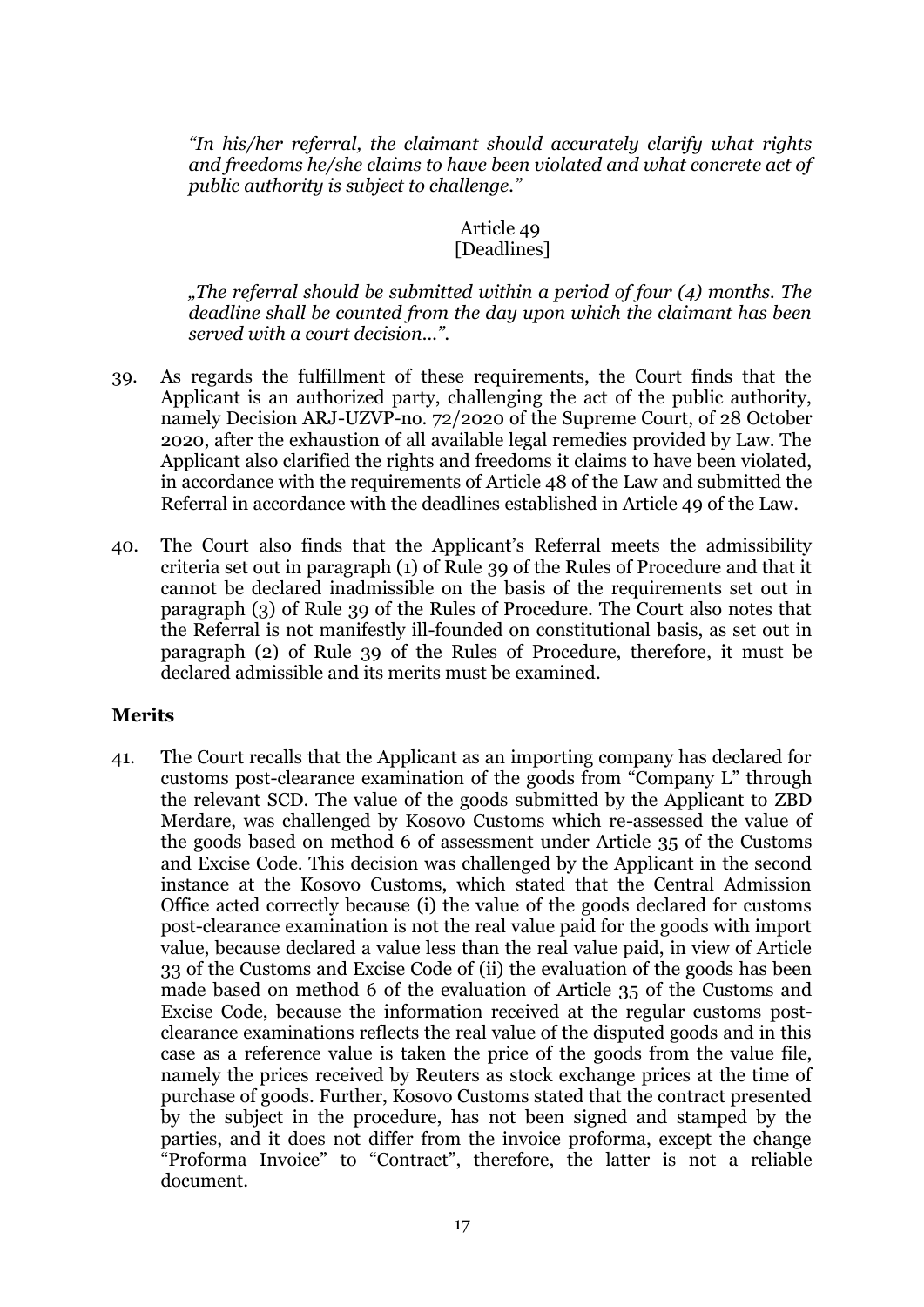- 42. The Applicant complained to the regular courts, where the Basic Court initially stated that (i) it was acted correctly when in assessing the goods it was based on method 6 of assessment of Article 35 of the Customs and Excise Code, based on data received from Kosovo Customs because these data were obtained from regular customs post-clearance examination at the branches, and as reference value was taken the prices received from Reuters as stock exchange prices at the time of purchase of goods SCD R13880/2016; (ii) the accompanying documentation of the material goods was assessed as insufficient evidence because the contract presented by the Applicant was not signed and stamped by the parties and which did not differ by any letter from the invoice proforma. While all three court instances in essence referred to the issue of nonreconciliation of the declared value of the goods paid with the transaction of 09 March 2017 and 06 June 2017 in TEB Bank and the fact that the latter in the amount of 7,600 USD and 5,400 USD are not reconciled with the value of the accompanying invoice of customs goods no. SHX/MONI01 of 20 April 2017 in the total value of 22,000 USD and the contract with the same value. The Applicant, in its appeal to the Court of Appeals, and its request for extraordinary review before the Supreme Court alleged erroneous and incomplete determination of factual situation because according to it, the first instance court erred in the case of reading the contents of the bank transfer of 6 June 2017 after considering that the amount paid is **5,400 USD**, but from the case file it can be seen that it is **15, 400 USD**, and emphasizes that the value listed on the invoice SHX/MONI01 of 24 February 2017 is 22,000.00 USD and payment of 1,000.00 USD in the name of labels of material products and which is not entered in the customs base, and both payment orders in the amount of 23,000.00 USD are paid in the name of the material invoice which is in line with the payment values with this invoice;
- 43. Therefore, the Applicant's main allegation before the Court is the issue of determination of factual situation, stating that the Supreme Court did not address, namely did not substantiate its allegation regarding the real amount paid in the transaction of 6 June 2017, because all instances have erroneously read the amount of 15, 400 USD which in court decisions is marked as 5,400 USD. In this regard, the Applicant considers that regarding the allegations related to the lack of financial documentation to prove the price of goods, the Supreme Court has approved the position of lower instances despite the fact that bank transfers prove compliance with the invoice and certify the price of goods.
- 44. Second, the Applicant alleges that the Supreme Court should have *ex officio* taken care to find a violation because the Court of Appeals did not hold a hearing under Article 81G of Law no. 04/L-102 on amending and supplementing the law on Tax Administration and Procedures no. 03/L-222. Consequently, the Court will address the Applicant's allegations of violation of its right to fair and impartial trial by first addressing the general principles developed by the case law of the ECtHR and the case law of this Court regarding the reasoning of court decisions by addressing the allegation about the factual situation, and the issue of holding the court hearing.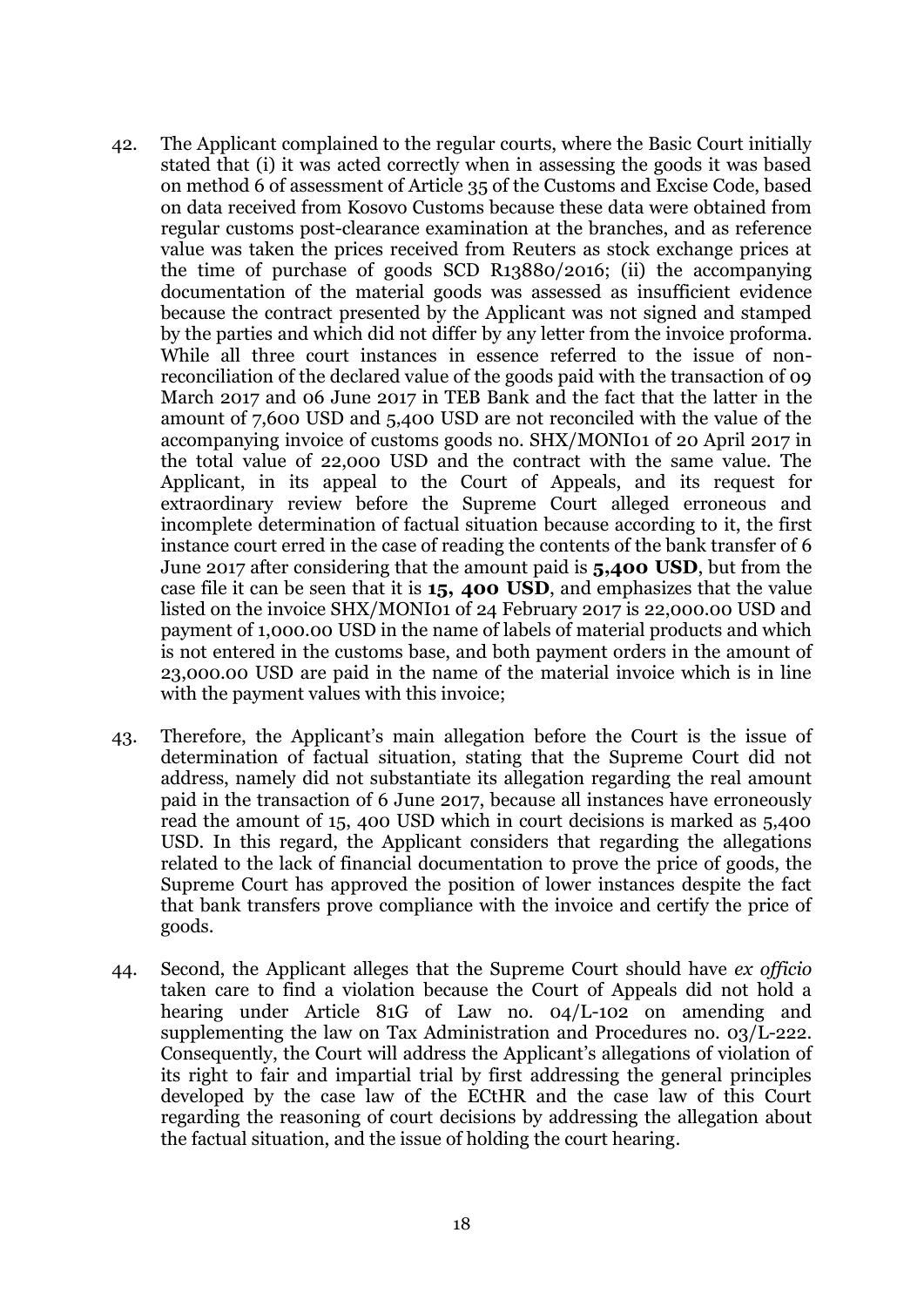45. Therefore, based on the specifics of the present case, the Court will apply the standards of case law of the ECtHR, in accordance with which, pursuant to Article 53 [Interpretation of Human Rights Provisions] of the Constitution, it is obliged to interpret the fundamental rights and freedoms guaranteed by the Constitution.

## *I. Regarding the allegation of unreasoned court decision*

## *(i) General principles regarding the reasoning of court decisions*

- 46. As to the right to a reasoned court decision guaranteed by Article 31 of the Constitution in conjunction with Article 6 of the ECHR, the Court first notes that it already has a consolidated case-law. This case-law was built based on the case law of the ECtHR, including but not limited to the cases of *Hadjianastassiou v. Greece*, Judgment of 16 December 1992; *Van de Hurk v. the Netherlands*, Judgment of 19 April 1994; *Hiro Balani v. Spain*, Judgment of 9 December 1994; *Higgins and others v. France*, Judgment of 19 February 1998; *Garcia Ruiz v. Spain*, Judgment of 21 January 1999; *Hirvisaari v. Finland*, Judgment of 27 September 2001; *Suominen v. Finland*, Judgment of 1 July 2003; *Buzescu v. Romania*, Judgment of 24 May 2005; *Pronina v. Ukraine*, Judgment of 18 July 2006; and *Tatishvili v. Russia*, Judgment of 22 February 2007. Moreover, the fundamental principles concerning the right to a reasoned court decision have also been elaborated in the cases of this Court, including but not limited to KI22/16, Applicant *Naser Husaj*, Judgment of 9 June 2017; KI97/16, Applicant *"IKK Classic",* Judgment of 9 January 2018; KI143/16, Applicant *Muharrem Blaku and others*, Resolution on Inadmissibility of 13 June 2018; KI87/18, Applicant *IF Skadiforsikring*, Judgment, of 27 February 2019, and KI24/17, Applicant *Bedri Salihu*, Judgment, of 27 May 2019; KI35/18, Applicant "*Bayerische Versicherungsverbrand",* Judgment of 11 December 2019; and case of the Court KI230/19, Applicant *Albert Rakipi*, Judgment of 9 December 2020, paragraph 135).
- 47. In principle, the Court notes that the guarantees embodied in Article 6 of the ECHR include the obligation of courts to provide sufficient reasons for their decisions. (See the ECtHR case, *H. v. Belgium*, Judgment of 30 November 1987, paragraph 53; and see case of th Court KI230/19, Applicant *Albert Rakipi,* cited above, paragraph 139 and case KI87/18, Applicant *IF Skadiforsikring,* paragraph 44).
- 48. The Court also notes that based on its case law, which refers to the proper administration of justice, the court decisions must contain the reasoning on which they are based. The extent to which this duty to give reasons applies may vary according to the nature of the decision and must be determined in the light of the circumstances of the case. It is the substantive arguments of the Applicants that need to be addressed and the reasons given need to be based on the applicable law (see similiarly ECtHR cases *Garcia Ruiz v. Spain*, application no. 30544/96, Judgment of 21 January 1999, paragraph 29; *Hiro Balani v. Spain*, judgment of 9 December 1994, paragraph 27; and *Higgins and Others v. France*, paragraph 42, see also the case of the Court KI97/16, Applicant *IKK Classic*, cited above, paragraph 48; and case KI87/18 *IF*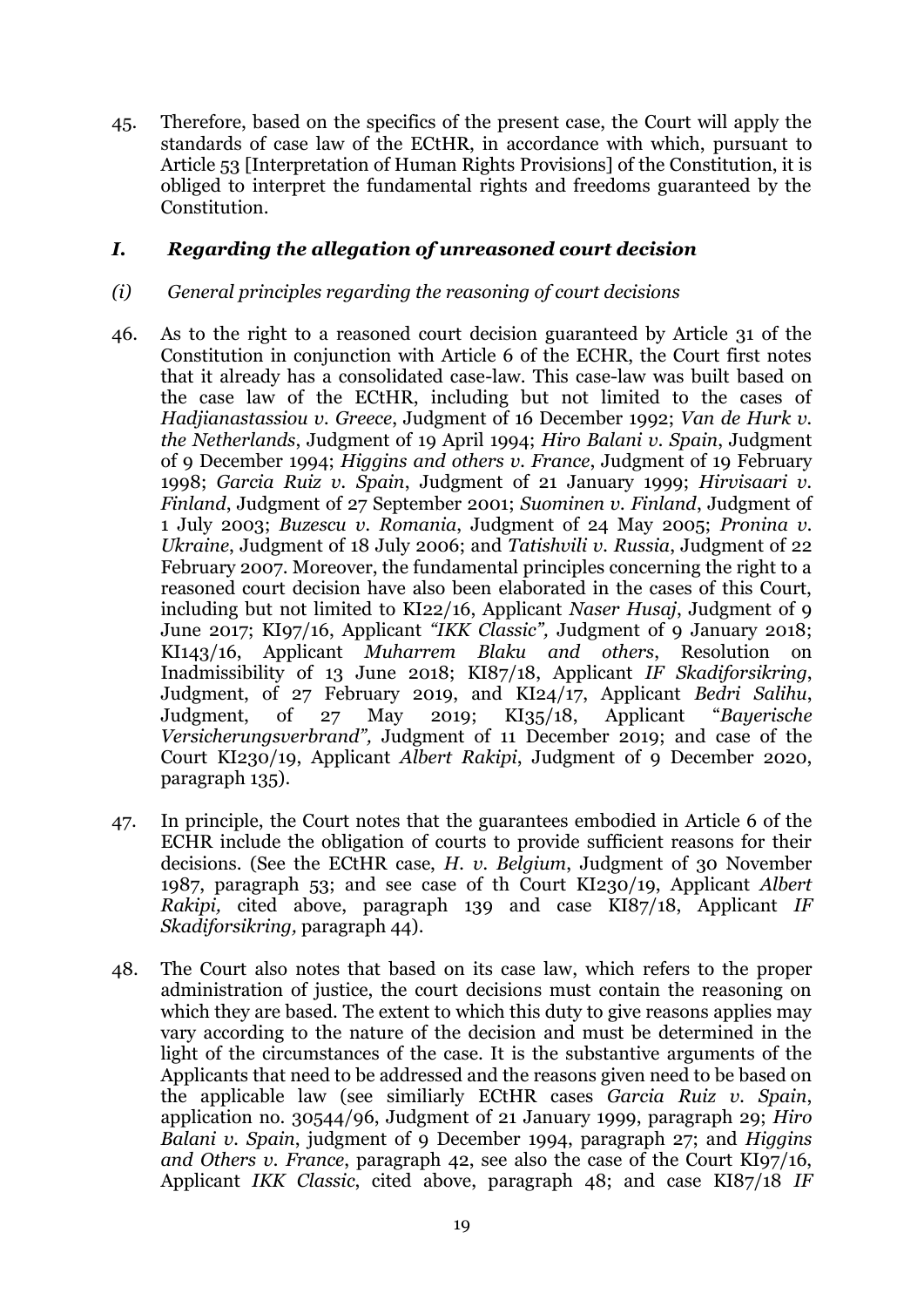*Skadeforsikring*, cited above, paragraph 48). By not seeking a detailed response to each complaint raised by the Applicant, this obligation implies that the parties to the proceedings may expect to receive a specific and explicit response to their claims that are crucial to the outcome of the proceedings (see case *Morerira Ferreira v. Portugal*, Judgment of 5 July 2011, paragraph 84, and all references used therein; and case of the Court KI230/19, Applicant *Albert Rakipi,* Judgment of 9 December 2020, paragraph 137).

- 49. In addition, the Court refers to its case law where it is established that the reasoning of the decision must state the relationship between the merit findings and the examination of evidence on the one hand, and the legal conclusions of the court, on the other. A judgment of a court will violate the constitutional principle of ban on arbitrariness in decision-making, if the reasoning given fails to contain the established facts, the legal provisions and the logical relationship between them (the Constitutional Court, cases: no. KI72/12, *Veton Berisha and Ilfete Haziri*, Judgment of 17 December 2012, paragraph 61; no. KI135/14, *IKK Classic*, Judgment of 9 February 2016, paragraph 58, and KI96/16 *IKK Classic*, Judgment of 8 December 2017, see Court cases KI87/18 Applicant *"IF Skadeforsikring"*, Judgment of 27 February 2019, paragraph 44; KI138/19 Applicant *Ibish Raci*, cited above, paragraph 45, as well as the case of Court KI230/19, Applicant *Albert Rakipi*, Judgment of 9 December 2020, paragraph 138).
- *(ii) Application of these principles in the circumstance of the present case*
- 50. The Court recalls that the Applicant complains about the reasoning given by the regular courts regarding the value of the transaction, namely, the fact that the first instance court erred in reading the contents of the bank transfer of 6 June 2017, after considering that the amount paid is **5,400 USD**, but from the case file it can be seen that it is **15, 400 USD**, and emphasizes that the value listed in the SHX/MONI01 invoice of 24 February 2017 is 22,000.00 USD and the payment of 1,000.00 USD on behalf of the labels of the products and which does not enter the customs base, and that both payment orders in the amount of 23,000.00 USD were paid on behalf of the substantive invoice which is in line with the payment values with this invoice. According to the Applicant, this error was also forwarded to the Judgment of the Court of Appeals and the Supreme Court. Second, the Applicant alleges that the Supreme Court found no violation regarding the fact that the Court of Appeals did not hold a hearing as required by Article 81G of Law no. 04/L-102 on amending and supplementing the law on Tax Administration and Procedures no. 03/L-222, not reasoning on this point.
- 51. In this regard, the Court first recalls the reasoning of the regular courts regarding the rejection of the Applicant's allegations. In this respect, the Court recalls that the Court of Appeals by Judgment AA. No. 682/2019, rejected as ungrounded the Applicant's appeal, reasoning as follows:

*"[...] with regard to the appealing allegations of erroneous and incomplete determination of factual situation, this panel considers that the court of first instance in the case of the claimant's lawsuit, has administered sufficient evidence which proves that the claimant's allegations are ungrounded, because from the administered evidence, the court could not*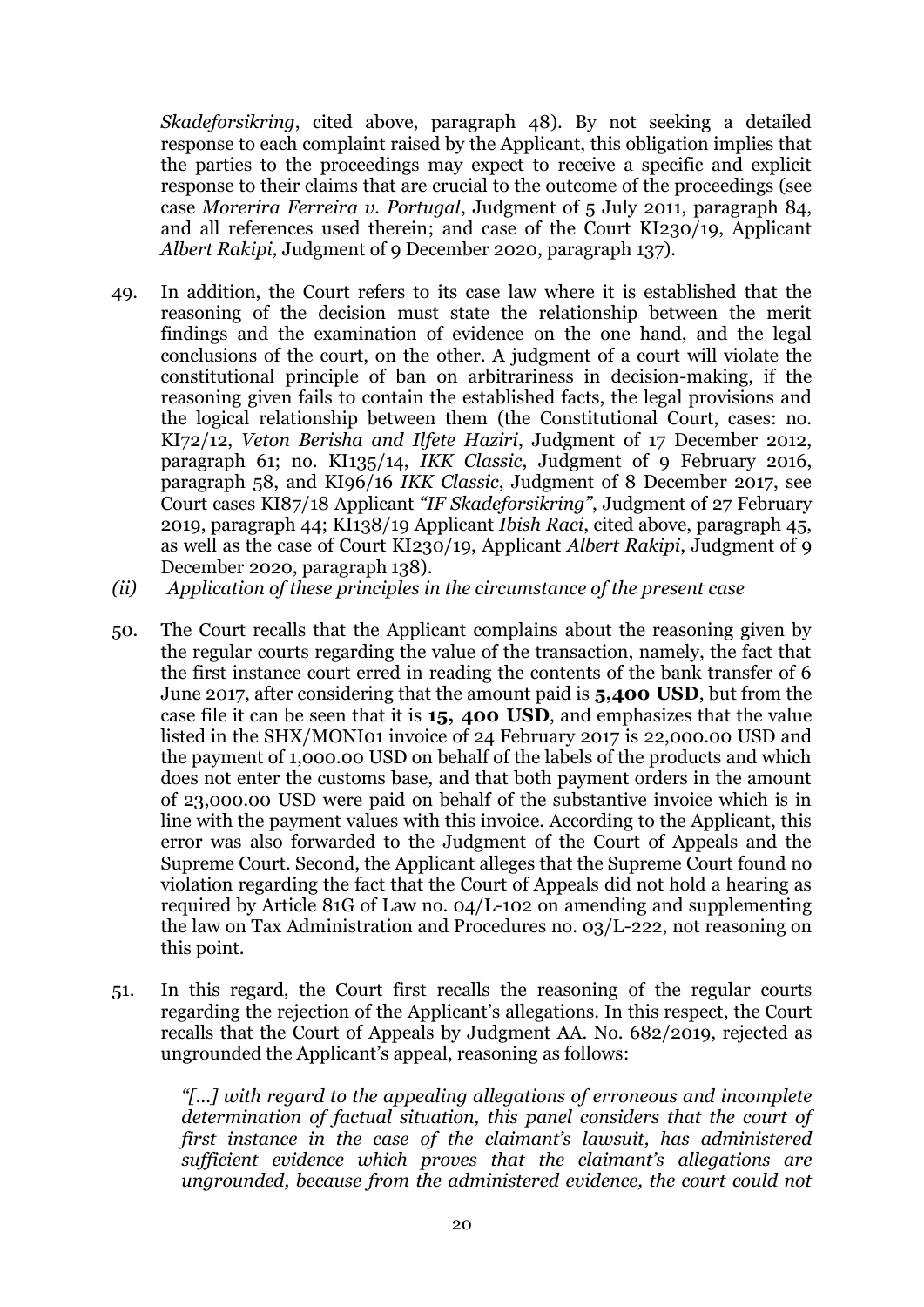*prove another factual situation from the situation found by the respondent during the administrative proceeding, because the court does not challenge the facts that in the banking transactions presented in the case file as the beneficiary of the means is the exporter - the entity ["Company L"], but the value of these transactions of goods declared in the Single Customs Declaration R-13844 of 16.06.2017 in ZBD Merdare. The court could not reconcile the declared value of the material goods with the paid value of the transaction presented according to the bank transfers of 09.03.2017 and 06.06.2017 of TEB Bank, the claimant also in the court session did not explain why the value of these banking transactions in the amount of 7600 USD and 5400 USD, are not reconciled with the value of the accompanying invoice of customs goods no. SHX/MONI01 of 20.04.2017 which has a total value of 22000 USD, and the contract of 24.02.2017 which has the same value. Therefore, the court from the administered evidence could not prove that the claimant paid the exporter the real value of the material goods according to the accompanying invoice of the goods. Therefore, the first instance court correctly decided when it assessed that the respondent acted correctly when by the challenged decision it confirmed the re-evaluation of the material goods by the central admission office, applying the 6th evaluation method from Article 35 of the Customs and Excise Code, namely available data to Kosovo Customs (SCD R-13880/2016). Therefore, it is rightly concluded that the claimant in this administrative conflict has not proved that the value of the material goods is approximate to the value of identical or similar goods sold for export in Kosovo, presented at the same time, which in this case the provision of Article 34 par.2 item a) and b) of the Customs and Excise Code of Kosovo would be applied.*

*The panel of this court, based on this situation of the matter, finds that the first instance court did not find grounded facts that argue that the claimant paid the exporters the real value of the goods. Therefore, the first instance court rightly considers that the respondent acted correctly when by the challenged decision it confirmed the re-evaluation of the material goods by applying the method of 6 evaluation method under Article 35 of the Customs and Excise Code of Kosovo, since these data were obtained from regular customs through the branches and as a reference value is taken the price of the goods from the value file, namely the prices received from Reuters as the stock market price at the time of purchase of goods, SCB R-13880/2016. Therefore, based on the current state of the case, this court finds that the first instance court rightly decided when based on the provisions of LAP, LAC, Law no. 04/L-102 on Amending and Supplementing the Law on Tax Administration and Procedures no. 03/L-222, as well as Code no.03/L-109 on Customs and Excise in Kosovo."*

#### 52. As to the value of the goods the Court of Appeals reasoned:

*"The transaction price and the price actually paid for the goods imported and declared by the contested customs declaration is 22.000.00 USD. Terms of delivery for the goods are determined based on the CFR Durrës parity. The value of these goods is indicated in the invoice SHX/MONI01 dated 24.02.2017, namely the amount of 22.000.00 USD, then in the same invoice from the exporter is added the payment of 1.000.00 USD in the*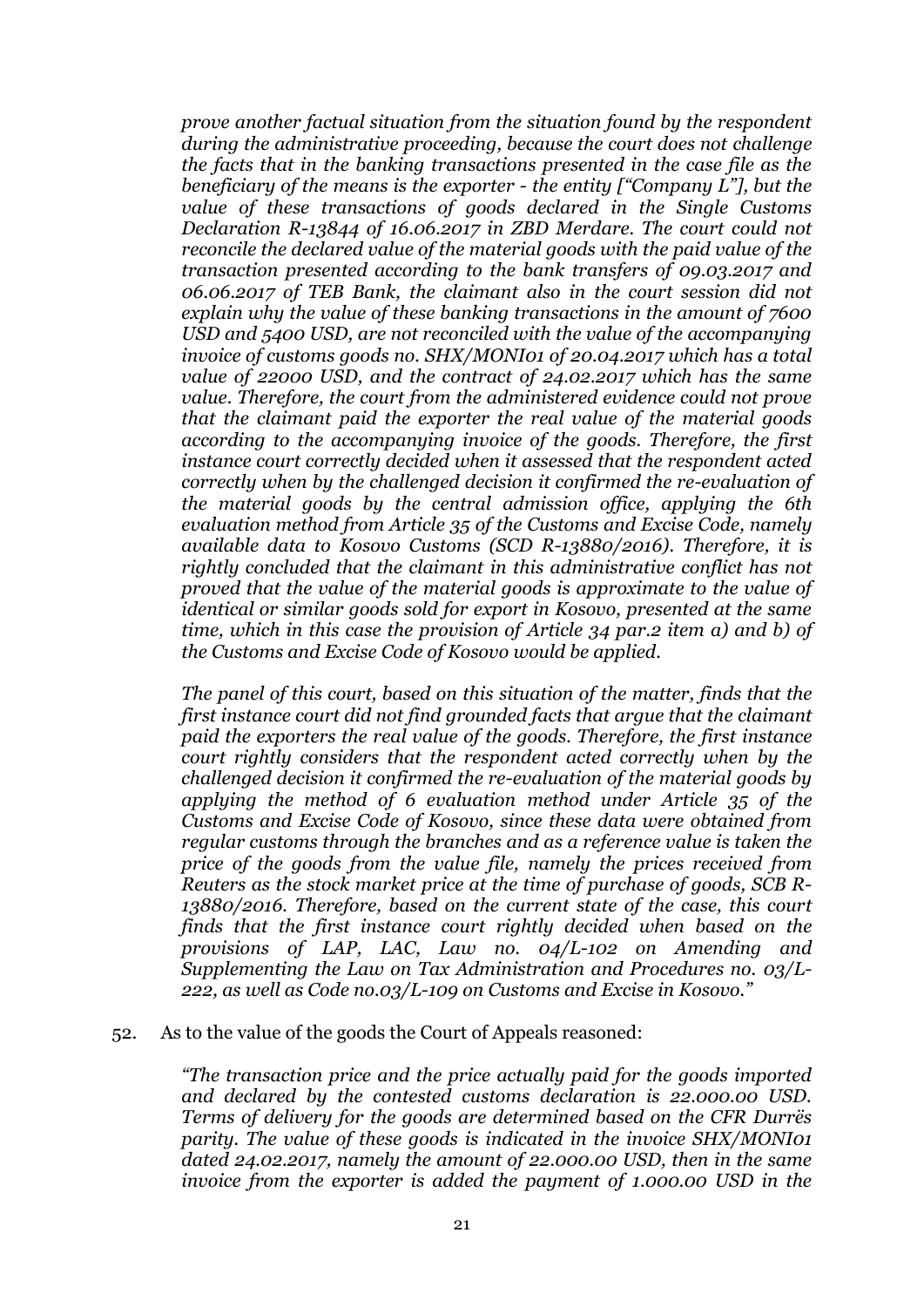*name of placing labels on the material product. This panel did not approve these appealing allegations, because it assessed the latter are ungrounded, unsubstantiated in concrete evidence and have no legal support to approve the appeal, due to the fact that the first instance court from the administration of all evidence in this procedure of the administrative conflict concluded that the claimant was not able to prove to the court the evidence proving the value of the transaction paid for the goods, so even according to the assessment of the panel of this court, the allegations that the accompanying documentation of the goods is in accordance with Article 123 of Administrative Instruction 11/2009 on the Implementation of the Customs and Excise Code of Kosovo cannot be accepted. Therefore, according to the assessment of the panel of this court, in the present case it has been convincingly and in an uncontested manner that there is no sufficient evidence to prove that the claimant has paid the true value of the transaction of the goods. Therefore, the appealed judgment of the first instance court is clear and understandable and contains sufficient reasons for the decisive facts which this court also accepts, so that the claimant's appeal was rejected as ungrounded while the appealed judgment was upheld as fair and lawful."*

53. The Court also recalls that the Supreme Court by its Decision ARJ-UZVP-no. 72/2020, reasoned as follows, referring to the administered evidence, namely the factual situation:

*"[...] the lower instance courts [...] have rightly concluded that in the case file could not be found any evidence which would prove that the claimant has paid the real value of the transaction of imported goods as provided by Article 33 of the Kosovo Customs and Excise Code No. 03/L-109 and that the accompanying documentation of the material goods is not in accordance with Article 123 of Administrative Instruction 11/2009. In order to accept the paid value of the transaction according to the method for determining the value of the imported goods, pursuant to Article 34 paragraph 2 items (a) and (b) of the Customs and Excise Code of Kosovo, the claimant in this case must prove that the value of the goods is approximately equal to the value of the identical or similar goods sold for export to Kosovo. In the opinion of this court, according to the banking transactions presented in the case file, it is not disputed that "Company L" is a user, but the court could not reconcile the value of these transactions with the declared value of the goods according to the accompanying invoice presented for the goods declared in [SCD] R13844/16.06.2017 in ZBD Merdare. The court could not reconcile the declared value of the goods with the paid value of the transaction presented according to the bank transfers of 09.03.2017 the amount of 7,600 USD, while on 06.06.2017 the amount of 5,400 USD and why the value of these transactions is not reconciled with the accompanying invoice SHX/MONI01 of 20.04.2017 with the invoice of the total value of 22,000 USD, and the contract dated 24.02.2017 which has the same value".*

54. The Supreme Court further noted that: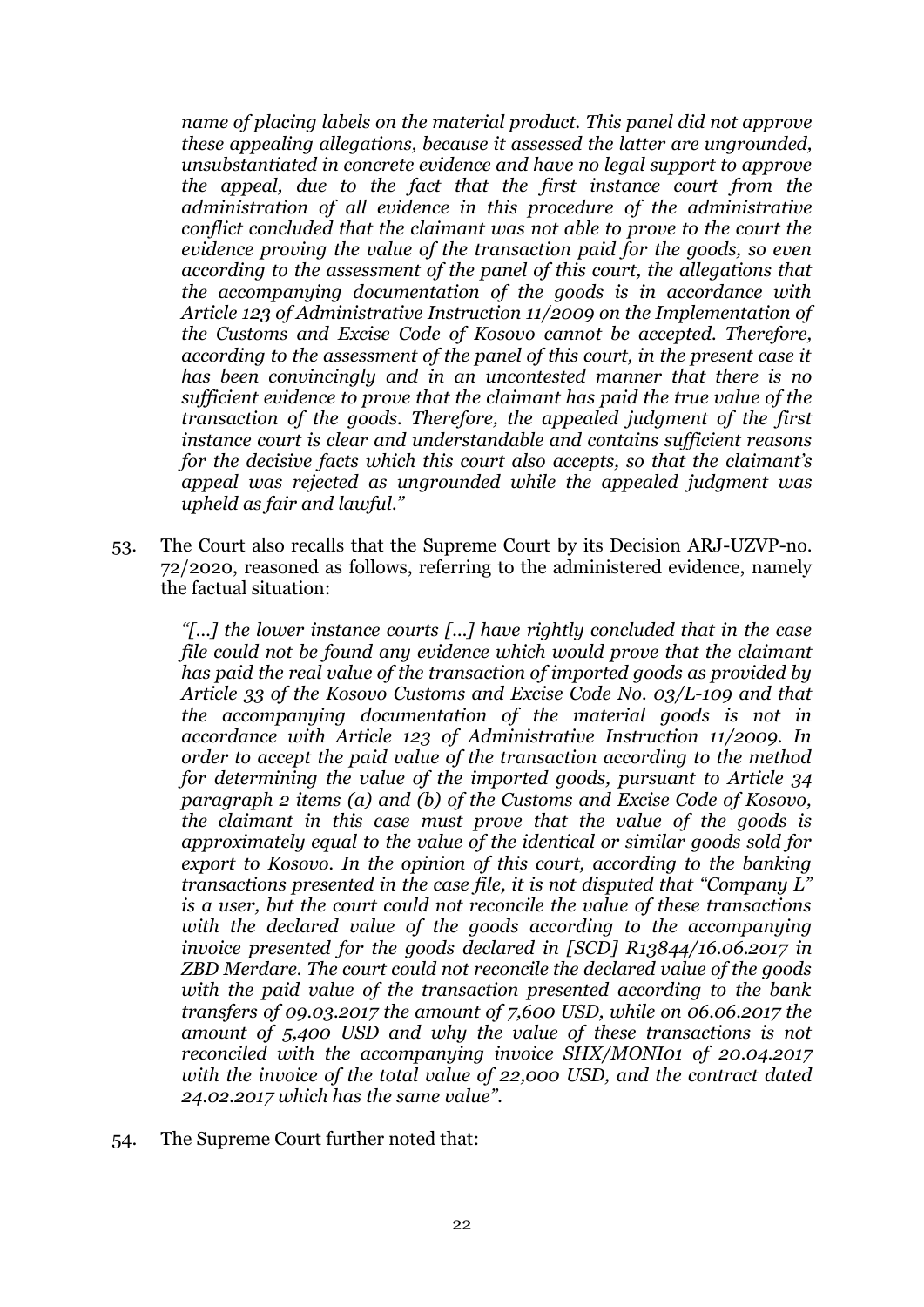*[...] this court is of the opinion that the claimant has not submitted complete documentation and harmonized with the real value of the paid goods. Respectively, the decisive facts, those the most relevant, such as bank transfers and export declaration, harmonized with the values of the invoices, within the meaning of Article 123 of of Administrative Instruction 11/2009, the court could not certify them, therefore it could not accept the allegation from the lawsuit that the declared value of the goods represents its real value. Therefore, this court accepts the findings of the respondent authority that the claimant did not present the complete documentation which would prove that the declared price is at the same time the real value of the goods (Article 34 paragraph 2 items (a) and (b) of Kosovo Customs and Excise Code). Since the lower instance courts, based on the evidence in the case file, could not substantiate the claimant's allegations that the claimant paid the exporters the fair value on the basis of invoices, it turns out that the lower instance courts rightly established that the respondent has acted legally when it has decided on the new evaluation of the subjected goods and the application of method number 6, provided by Article 35 of the Customs and Excise Code no. 03/L-109, namely the assessment in the database available to customs."*

- 55. The Court recalls that in case when a court of third instance, as in the case of the Applicant, the Supreme Court, which upholds the decisions taken by the lower courts - its obligation to reason decision-making differs from cases where a court changes the decision-making of lower courts. In the present case, the Supreme Court did not change the decision of the Court of Appeals or that of the Basic Court-which rejected the Applicant's lawsuit and appeal but only proved their legality, given that, according to the Supreme Court, there were no essential violations of procedure and erroneous application of substantive law in this procedure (see, *mutatis mutandis,* cases of the Court: KI194/18, Applicants *Kadri Muriqi and Zenun Muriqi*, Resolution on Inadmissibility of 5 February 2020, paragraph 106; and KI122/19, Applicant: *F.M*, Resolution on Inadmissibility, of 9 July 2020, paragraph 100).
- 56. Based on the above reasoning of the Court of Appeals, and the Supreme Court, the Court notes that both have, in essence, reasoned that (i) to accept the value of the transaction paid according to the method for determining the value of the imported goods pursuant to Article 34, paragraph 2, items (a) and (b) of the Customs and Excise Code, the Applicant must prove that the value of the goods in question is equal to the value of the identical or similar goods sold for export to Kosovo; (ii) as it has not been possible to establish that the Applicant has paid the exporter the fair value on the basis of invoices, then it has been duly decided regarding the new evaluation of the goods and the application of method number 6, provided by Article 35 of the Customs and Excise Code; (iii) the accompanying documentation of the goods is not in accordance with Article 123 of Administrative Instruction 11/2009; (iv) it is not possible to reconcile the declared value of the goods with the paid value of the transaction presented according to the bank transfers to TEB Bank of 09 March 2017 in the amount of 7,600 USD and 06 June 2017 in the amount of 5,400 USD, and that these are not harmonized with the value of the accompanying invoice of customs goods no. SHX/MONI01 of 20 April 2017 which has a total value of 22,000 USD, and the contract of 24 February 2017 which has the same value.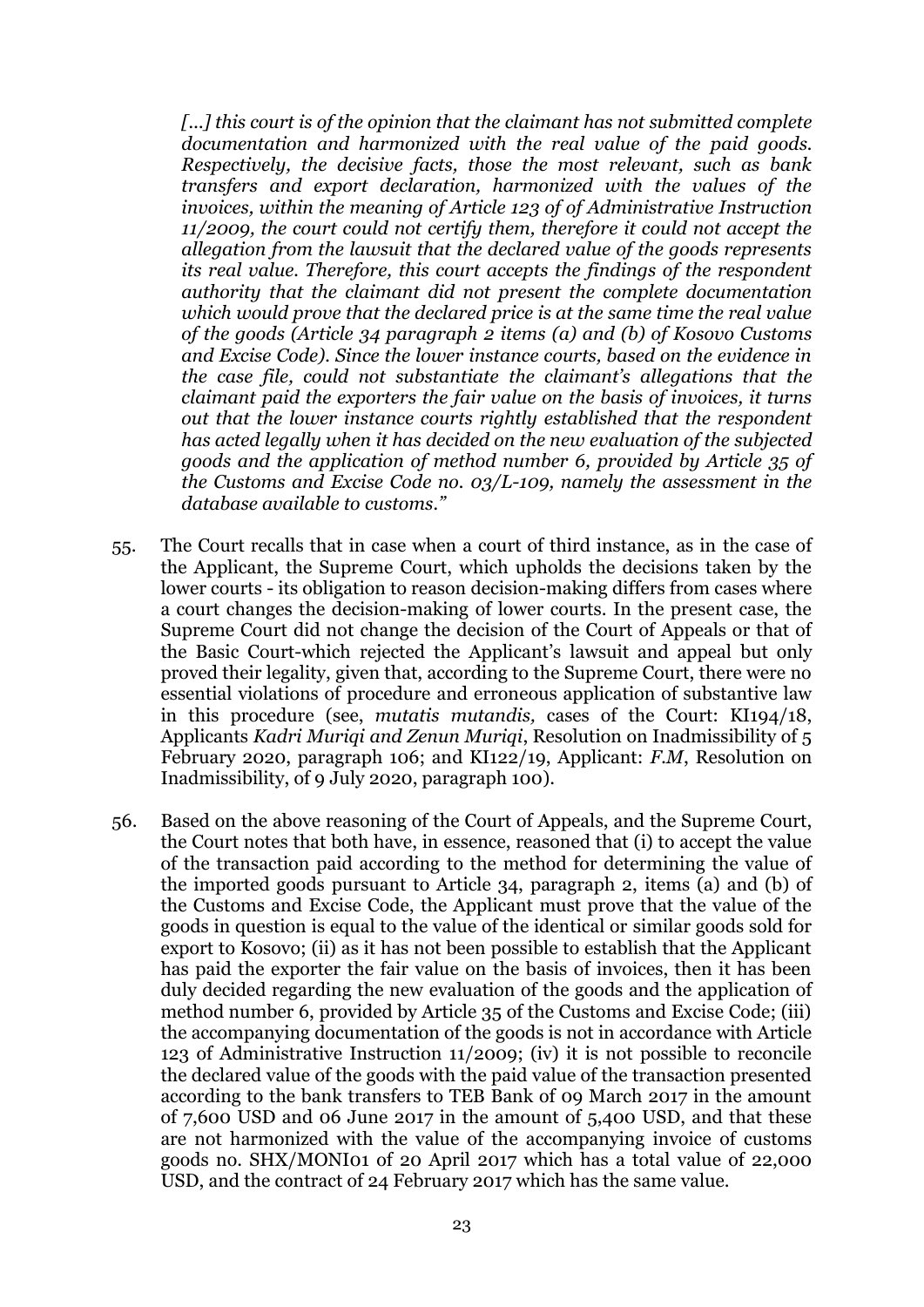- 57. The Court of Appeals further stated that the value of the goods was recorded on invoice SHX/MONI01 of 24 March 2017, in the amount of 22,000.00 USD, then in the same invoice from the exporter was added the payment of 1,000.00 USD in name of the label on the subject product. However, the Court of Appeals stated that the Applicant was not able to prove to the court the evidence proving the value of the transaction paid for the goods in question.
- 58. From the legal provisions applied in this case by the regular courts, the Court notes that the Customs and Excise Code stipulates in Article 34 paragraph 2 that the customs value determined under this Article shall be under item (a) the transaction value of identical goods sold for export to Kosovo and exported at or about the same time, or approximately, at the same time as the goods being valued and (b) the transaction value of similar goods sold for export to Kosovo and exported at or about the same time as the goods being valued. Subsequently, this Code in Article 35 paragraph 1 stipulates that where the customs value of imported goods cannot be determined under Articles 33 or 34, it shall be determined, on the basis of data available in Kosovo, using reasonable means consistent with the principles and general provisions. In this regard, the Court recalls that the Applicant's allegation that it paid the transaction value of the imported goods as provided by Article 33 of the Customs and Excise Code was not approved and the value of the transaction paid according to the method for determining the value of the imported goods under Article 34 paragraph (a) and (b) of the Customs and Excise Code has not been accepted. Finally, with regard to the documents submitted, the Court recalls that Article 123 paragraph 1 of Administrative Instruction 11/2009 lists the documents to be attached to the customs declaration, which are: (a) the invoice on the basis of which the customs value of the goods is declared , as required by Article 91 of this act; (b) Where required under Article 88 of this Act, declarations of the customs values of the goods declared shall be made in accordance with the conditions laid down in that Article; (c) Documents required for the application of tariff preferential arrangements and other measures that derive from applicable legal rules for declared goods; (d) All other documents required for the application of the provisions governing the relief to free circulation of declared goods. In the Applicant's case, the regular courts considered that the these requirements were not met.
- 59. In the present case, it is not disputed that the Applicant performed banking transactions (payments) in the account of "Company L", and it is not disputed that the focus of all regular courts was on the value of the imported goods. Disputable are the answers of the regular courts regarding the harmonization of the value of these transactions with the declared value of the goods in question according to the accompanying invoice.
- 60. In the present case, the Court recalls that the Applicant in its appeal and in its request for extraordinary review claimed that the value recorded as a transaction in the bank transfer of 6 June 2017 is not 5,400 USD but 15,400 USD. The Court of Appeals and the Supreme Court did not explain why they could not reconcile the declared value of the goods with the paid value of the transaction presented according to the bank transfers to TEB Bank of 9 March 2017 in the amount of 7,600 USD and 06 June 2017 in the amount of 5,400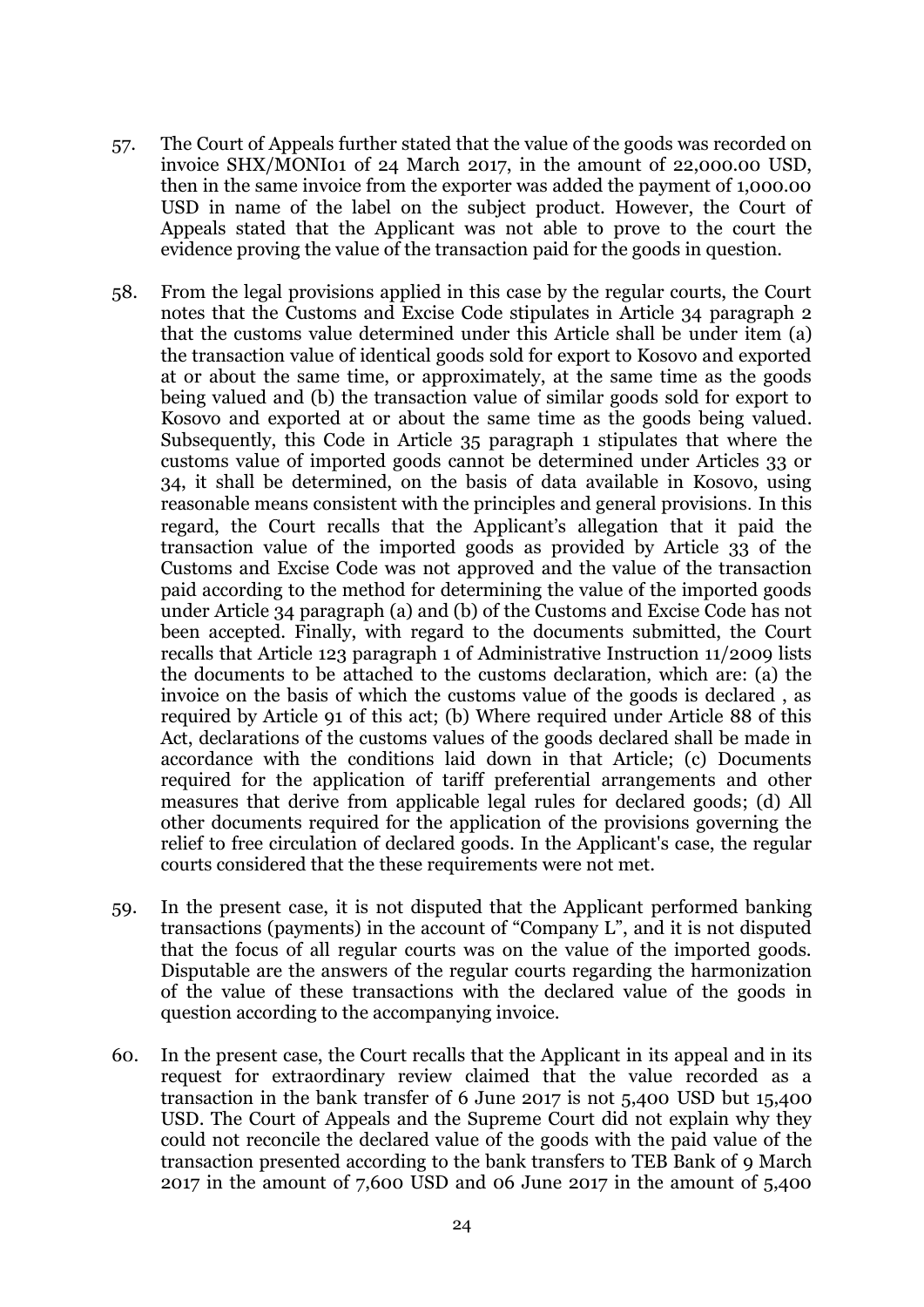USD, and that these are not reconciled with the value of the accompanying invoice of customs goods no. SHX/MONI01 of 20 April 2017 which has a total value of 22,000 USD, and the contract of 24 February 2017 which has the same value.

- 61. However, the Court recalls that it is the substantive arguments of the Applicants that need to be addressed and the reasons given must be based on the applicable law (see paragraph 48 above, and the references used therein). By not requesting a detailed response to each complaint raised by the Applicant, this obligation implies that the parties to the proceedings may expect to receive a specific and explicit response to their allegations that are crucial to the outcome of the proceedings (see paragraphs 48 above, and references used therein).
- 62. While the Court is aware that according to the reasoning of the regular courts regarding the applicability of Articles 33, 34 and 35 of the Customs and Excise Code, the Court also takes into account the Applicant's argument regarding the harmonization of the value paid of transactions through bank transfers, and the value of the accompanying invoice of customs goods no. SHX/MONI01 of 20 April 2017 which has a total value of 22,000 USD. Regarding this point, the Court notes that from the case file, the transfer made to TEB Bank on 06 June 2017 marked in all court instances as a value of 5,400 USD, is actually in the amount of 15,400 USD. This would result in a transaction of 23,000 USD, according to the Applicant's claim 22,000 USD for the accompanying invoice of the customs goods, while 1,000 USD paid on behalf of the labels, which according to the Applicant does not enter the customs base for the calculation of import duties.
- 63. The Court cannot assess whether the correction of this technical error, namely the replacement of the amount of 5,400 USD, which is actually 15,400 USD in the bank transfer of 6 June 2017, entails in itself any changes regarding the harmonization of the declared value of the goods in question with the paid value of the transaction presented according to bank transfers. The Applicant considers this claim substantial because "*the bank transfers prove compliance with the invoice and certify the price of the goods*". Therefore, the Court considers that this claim of the Applicant is essential and can be decisive regarding the merits of the lawsuit of the Applicant. Regarding this specific allegation of the Applicant, the Court of Appeals and the Supreme Court have remained silent.
- 64. The silence of the courts regarding the relevant allegations of the respective Applicants has been specifically examined through the case law of the ECtHR. For example, in the following cases: *Ruiz Torija v. Spain*, cited above and *Hiro Balani v. Spain*, cited above, the ECtHR, beyond the general principles regarding the right to a reasoned judicial decision, also addressed the circumstances in which the relevant courts had remained silent on the arguments, which the ECtHR deemed essential. In both cases, the ECtHR considered whether the silence of the relevant court could reasonably be interpreted as an implicit rejection of the parties' arguments. (See the ECtHR case, *Hiro Balani v. Spain*, cited above, paragraph 28). However, in the absence of proper reasoning, the ECtHR stated that it was impossible to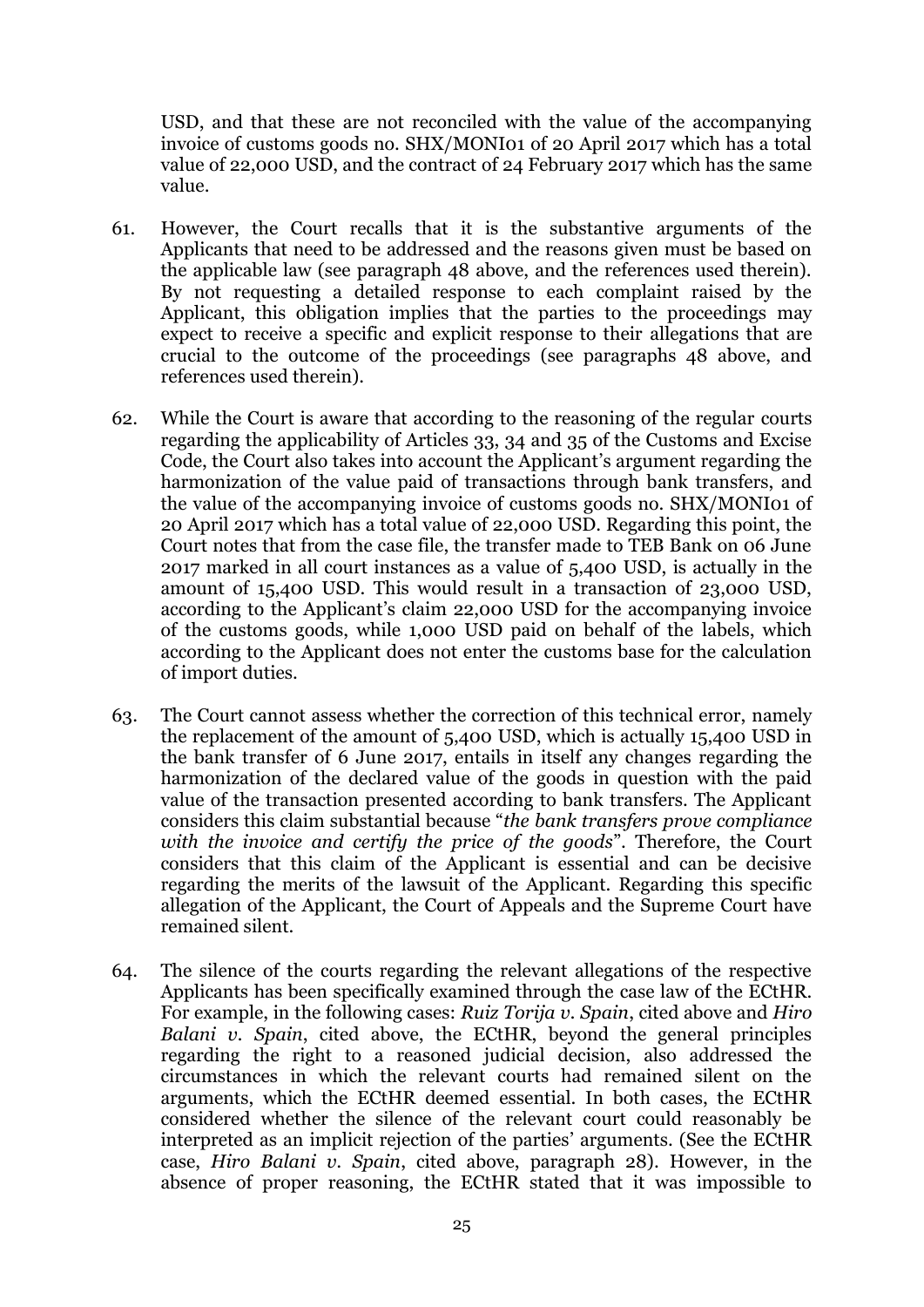ascertain whether the respective courts had simply neglected to deal with the respective claims or implied their rejection and, if that was its purpose, what were its reasons for such an approach. (See ECtHR cases: *Hiro Balani v. Spain*, cited above, paragraph 28; and *Ruiz Torija v. Spain*, cited above, paragraphs 29 and 30). In both cases, the ECtHR found a violation of Article 6 of the ECHR (see case of the Court KI24/20, Applicant *"PAMEX L.L.C.",* Judgment of 3 February 2021, paragraph 57).

- 65. Consequently, the Court in the circumstances of the present case, having regard to the fact that the Supreme Court has failed to address and substantiate the Applicant's substantive allegations raised before it, a court decision may not be compatible with the standards of a reasoned court decision, as set out in Article 31 of the Constitution in conjunction with Article 6 of the ECHR and the relevant case law of the Court and the ECtHR.
- 66. Finally, the Court recalls that the Applicant also alleges that the Supreme Court did not reason and found a violation regarding the holding of a hearing in the Court of Appeals. However, the Applicant did not raise such a claim in its request for extraordinary review, and for this reason the Court will not take into account the latter.
- 67. Therefore, and finally taking into account the observations above and the procedure as a whole, the Court considers that the Decision of the Supreme Court, namely Decision ARJ-UZVP-no. 7/2020 of the Supreme Court of 28 October 2020 was rendered in violation of the Applicant's right to a reasoned court decision, as an integral part of the right to a fair and impartial trial guaranteed by Article 31 of the Constitution in conjunction with Article 6 of the ECHR, because it failed to address the Applicant's substantive allegations regarding the allegation of error in the reading of the banking transaction of 6 June 2017 and the issue of its harmonization with the value of the accompanying invoice of the customs goods no. SHX / MONI01 of 20 April 2017.